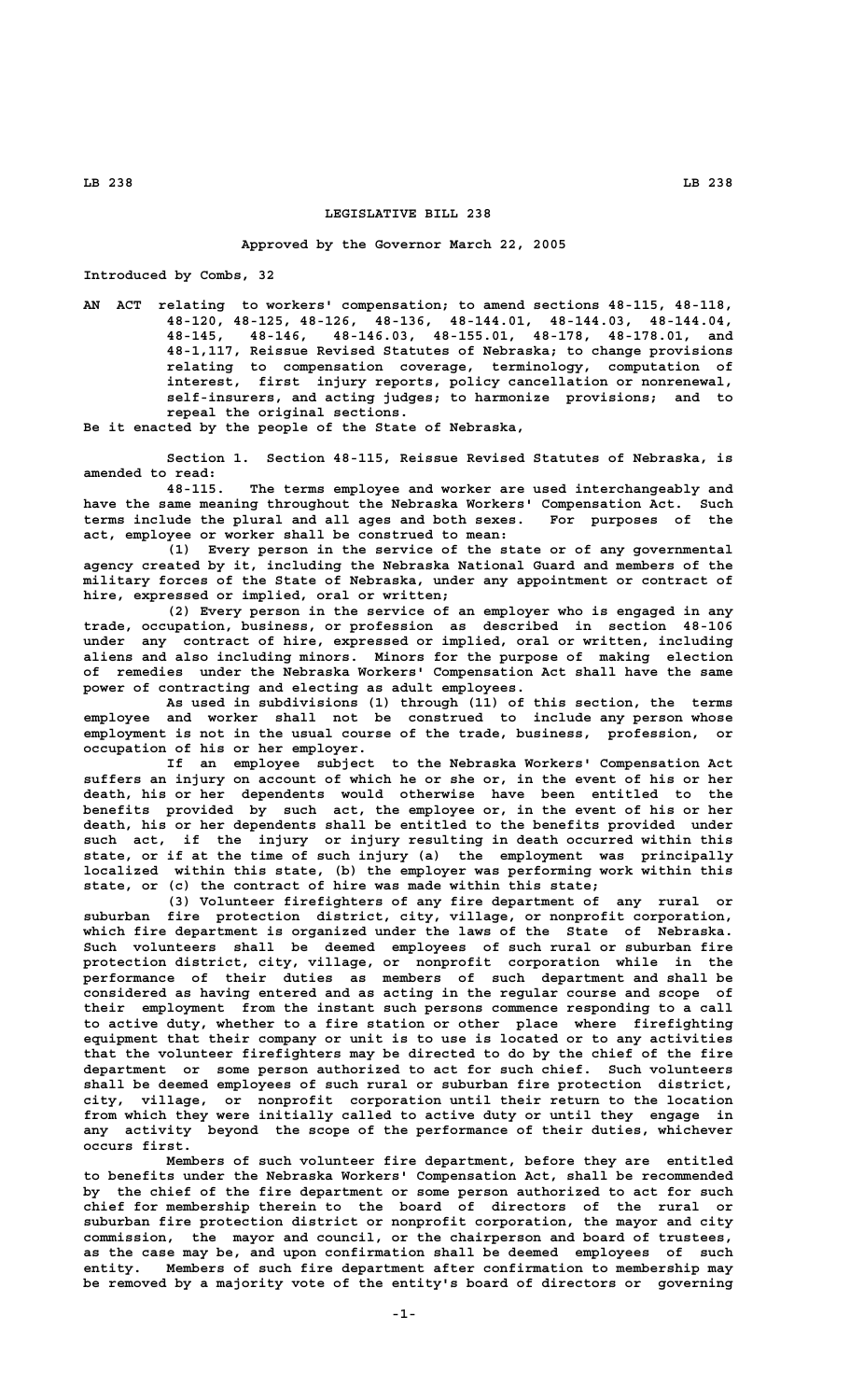**body and thereafter shall not be considered employees of such entity. Firefighters of any fire department of any rural or suburban fire protection district, nonprofit corporation, city, or village shall be considered as acting in the performance and within the course and scope of their employment when performing activities outside of the corporate limits of their respective districts, cities, or villages, but only if directed to do so by the chief of the fire department or some person authorized to act for such chief;**

**(4) Members of the Nebraska Emergency Management Agency, any city, village, county, or interjurisdictional emergency management organization, or any state emergency response team, which agency, organization, or team is regularly organized under the laws of the State of Nebraska. Such members shall be deemed employees of such agency, organization, or team while in the performance of their duties as members of such agency, organization, or team;**

**(5) Any person fulfilling conditions of probation, or community service as defined in section 29-2277, pursuant to any order of any court of this state who shall be working for a governmental body, or agency as defined in section 29-2277, pursuant to any condition of probation, or community service as defined in section 29-2277. Such person shall be deemed an employee of the governmental body or agency for the purposes of the Nebraska Workers' Compensation Act;**

**(6) Volunteer ambulance drivers and attendants and out-of-hospital emergency care providers who are members of an emergency medical service for any county, city, village, rural or suburban fire protection district, nonprofit corporation, or any combination of such entities under the authority of section 13-303. Such volunteers shall be deemed employees of such entity or combination thereof while in the performance of their duties as ambulance drivers or attendants or out-of-hospital emergency care providers and shall be considered as having entered into and as acting in the regular course and scope of their employment from the instant such persons commence responding to a call to active duty, whether to a hospital or other place where the ambulance they are to use is located or to any activities that the volunteer ambulance drivers or attendants or out-of-hospital emergency care providers may be directed to do by the chief or some person authorized to act for such chief of the volunteer ambulance service or out-of-hospital emergency care service. Such volunteers shall be deemed employees of such county, city, village, rural or suburban fire protection district, nonprofit corporation, or combination of such entities until their return to the location from which they were initially called to active duty or until they engage in any activity beyond the scope of the performance of their duties, whichever occurs first. Before such volunteer ambulance drivers or attendants or out-of-hospital emergency care providers are entitled to benefits under the Nebraska Workers' Compensation Act, they shall be recommended by the chief or some person authorized to act for such chief of the volunteer ambulance service or out-of-hospital emergency care service for membership therein to the board of directors of the rural or suburban fire protection district or nonprofit corporation, the governing body of the county, city, or village, or combination thereof, as the case may be, and upon such confirmation shall be deemed employees of such entity or combination thereof. Members of such volunteer ambulance or out-of-hospital emergency care service after confirmation to membership may be removed by majority vote of the entity's board of directors or governing body and thereafter shall not be considered employees of such entity. Volunteer ambulance drivers and attendants and out-of-hospital emergency care providers for any county, city, village, rural or suburban fire protection district, nonprofit corporation, or any combination thereof shall be considered as acting in the performance and within the course and scope of their employment when performing activities outside of the corporate limits of their respective county, city, village, or district, but only if directed to do so by the chief or some person authorized to act for such chief;**

**(7) Members of a law enforcement reserve force appointed in accordance with section 81-1438. Such members shall be deemed employees of the county or city for which they were appointed;**

**(8) Any offender committed to the Department of Correctional Services who is employed pursuant to section 81-1827. Such offender shall be deemed an employee of the Department of Correctional Services solely for purposes of the Nebraska Workers' Compensation Act;**

**(9) An executive officer of a corporation elected or appointed under the provisions or authority of the charter, articles of incorporation, or bylaws of such corporation who owns less than twenty-five percent of the common stock of such corporation or an executive officer of a nonprofit corporation elected or appointed under the provisions or authority of the charter, articles of incorporation, or bylaws of such corporation who receives**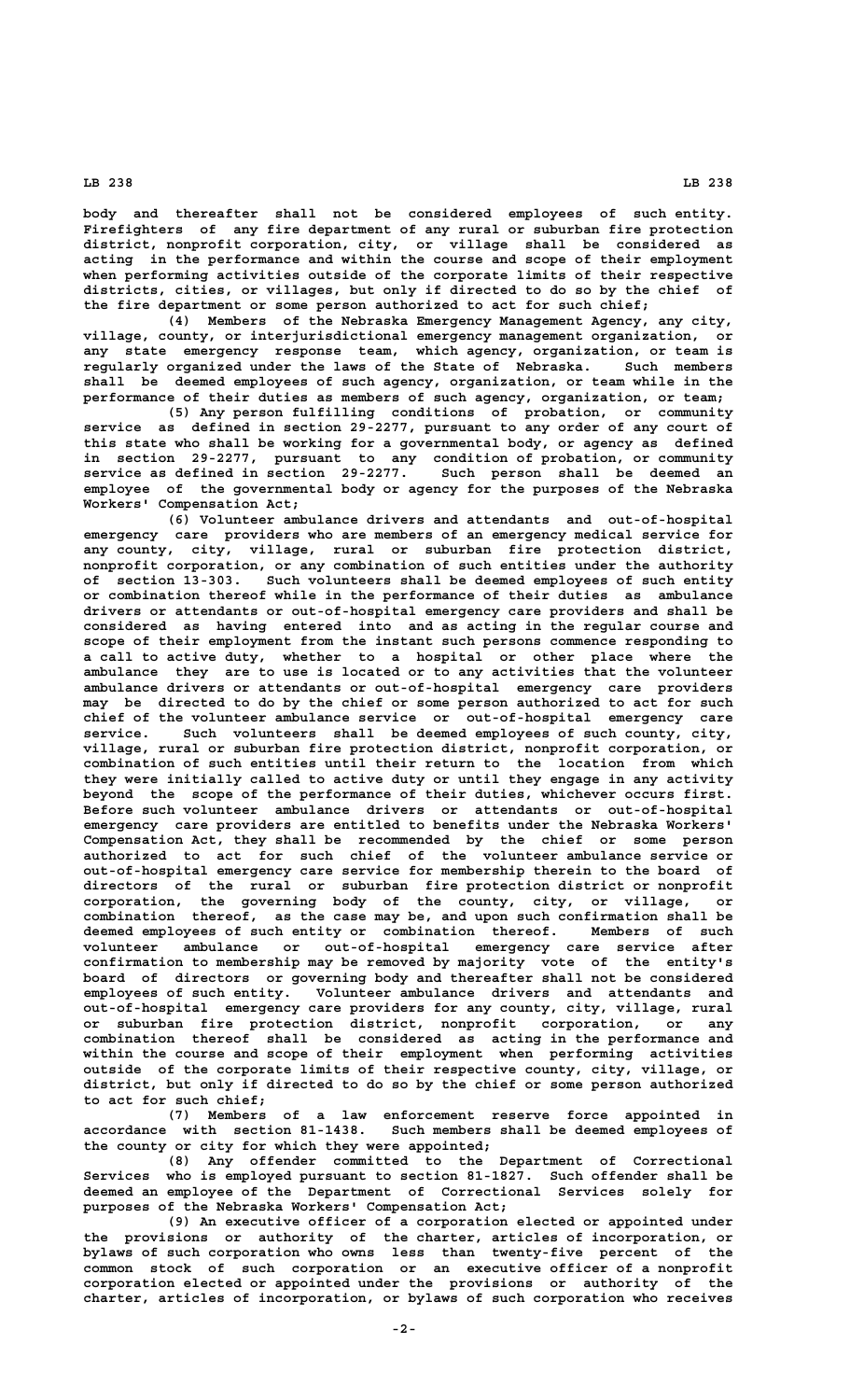**annual compensation of more than one thousand dollars from such corporation. Such executive officer shall be an employee of such corporation under the Nebraska Workers' Compensation Act.**

**An executive officer of a corporation who owns twenty-five percent or more of the common stock of such corporation or an executive officer of a nonprofit corporation who receives annual compensation of one thousand dollars or less from such corporation shall not be construed to be an employee of the corporation under the Nebraska Workers' Compensation Act unless such executive officer elects to bring himself or herself within the provisions of the act. Such election shall be in writing and filed with the secretary of the corporation and with the workers' compensation insurer. Such election shall be effective upon receipt by the insurer for the current policy and subsequent policies issued by such insurer and shall remain in effect until the election is terminated, in writing, by the officer and the termination is filed with the insurer or until the insurer ceases to provide coverage for the corporation, whichever occurs first. Any such termination of election shall also be filed with the secretary of the corporation. If such an executive officer has not elected to bring himself or herself within the provisions of the act pursuant to this subdivision and a health, accident, or other insurance policy covering such executive officer contains an exclusion of ——————— \_\_\_\_\_\_\_\_\_\_\_\_\_\_\_\_\_ coverage if the insured executive officer is otherwise entitled to workers' compensation coverage, such exclusion is null and void as to such executive officer. \_**

 **\_\_\_\_\_\_\_\_\_\_\_\_\_\_\_\_\_\_\_\_\_\_\_\_\_\_\_\_\_\_\_\_\_\_\_\_\_\_\_\_\_\_\_\_\_\_\_\_\_\_\_\_\_\_\_\_\_\_\_\_\_\_\_\_\_\_\_\_ It is the intent of the Legislature that the changes made to this \_\_\_\_\_\_\_\_\_\_\_\_\_\_\_\_\_\_\_\_\_\_\_\_\_\_\_\_\_\_\_\_\_\_\_\_\_\_\_\_\_\_\_\_\_\_\_\_\_\_\_\_\_\_\_\_\_\_\_\_\_\_\_\_\_\_\_\_\_\_\_\_\_\_\_\_\_\_ subdivision by Laws 2002, LB 417, shall apply to policies of insurance against \_\_\_\_\_\_\_\_\_\_\_\_\_\_\_\_\_\_\_\_\_\_\_\_\_\_\_\_\_\_\_\_\_\_\_\_\_\_\_\_\_\_\_\_\_\_\_\_\_\_\_\_\_\_\_\_\_\_\_\_\_\_\_\_\_\_\_\_\_\_\_\_\_\_\_\_\_\_ liability arising under the act with an effective date on or after January 1, \_\_\_\_\_\_\_\_\_\_\_\_\_\_\_\_\_\_\_\_\_\_\_\_\_\_\_\_\_\_\_\_\_\_\_\_\_\_\_\_\_\_\_\_\_\_\_\_\_\_\_\_\_\_\_\_\_\_\_\_\_\_\_\_\_\_\_\_\_\_\_\_\_\_\_\_\_\_ 2003, but shall not apply to any such policy with an effective date prior to \_\_\_\_\_\_\_\_\_\_\_\_\_\_\_ January 1, 2003;**

**(10) Each individual employer, partner, limited liability company member, or self-employed person who is actually engaged in the individual employer's, partnership's, limited liability company's, or self-employed person's business on a substantially full-time basis who elects to bring himself or herself within the provisions of the Nebraska Workers' Compensation** Act. Such election is made if he or she (a) files with his or her current  ${\tt worker}$  compensation insurer written notice of election to have the same  $\texttt{rights}$  as an employee only for purposes of workers<sup>1</sup> compensation insurance coverage acquired by and for such individual employer, partner, limited  $\frac{1}{2}$  iability company member, or self-employed person or  $\{b\}$  gives notice of such election and such insurer collects a premium for such coverage acquired by and for such individual employer, partner, limited liability company member, or  $\texttt{self-employed}$  person. This election shall be effective from the date of receipt by the insurer for the current policy and subsequent policies issued by such insurer until such time as such employer, partner, limited liability company member, or self-employed person files a written statement withdrawing  $\frac{1}{\sqrt{2}}$  auch election with the current workers<sup>1</sup> compensation insurer or until such **coverage by such insurer is terminated, whichever occurs first. When so ———————— —— ———— ——————— —— ——————————— ————————— —————— —————— ———— —** included, the individual employer, partner, limited liability company member, or self-employed person shall have the same rights as an employee only with respect to the benefits provided under the Nebraska Workers<sup>1</sup> Compensation Act. Such election shall be in writing and filed with the workers' compensation insurer. Such election shall be effective upon receipt by the insurer for the  **\_\_\_\_\_\_\_\_\_\_\_\_\_\_\_\_\_\_\_\_\_\_\_\_\_\_\_\_\_\_\_\_\_\_\_\_\_\_\_\_\_\_\_\_\_\_\_\_\_\_\_\_\_\_\_\_\_\_\_\_\_\_\_\_\_\_\_\_\_\_\_\_\_\_\_\_\_\_ current policy and subsequent policies issued by such insurer and shall remain \_\_\_\_\_\_\_\_\_\_\_\_\_\_\_\_\_\_\_\_\_\_\_\_\_\_\_\_\_\_\_\_\_\_\_\_\_\_\_\_\_\_\_\_\_\_\_\_\_\_\_\_\_\_\_\_\_\_\_\_\_\_\_\_\_\_\_\_\_\_\_\_\_\_\_\_\_\_ in effect until the election is terminated, in writing, by such person and the \_\_\_\_\_\_\_\_\_\_\_\_\_\_\_\_\_\_\_\_\_\_\_\_\_\_\_\_\_\_\_\_\_\_\_\_\_\_\_\_\_\_\_\_\_\_\_\_\_\_\_\_\_\_\_\_\_\_\_\_\_\_\_\_\_\_\_\_\_\_\_\_\_\_\_\_\_\_ termination is filed with the insurer or until the insurer ceases to provide \_\_\_\_\_\_\_\_\_\_\_\_\_\_\_\_\_\_\_\_\_\_\_\_\_\_\_\_\_\_\_\_\_\_\_\_\_\_\_\_\_\_\_\_\_\_\_\_\_\_\_\_\_\_\_\_ —————————— coverage for the business, whichever occurs first. If any individual**  $\overline{\text{emplayer}}$  partner, limited liability company member, or self-employed such person who is actually engaged in the individual employer's, partnership's,  $\frac{1 \texttt{imited}}{1 \texttt{infted}}$   $\frac{1 \texttt{inbity}}{1 \texttt{infted}}$   $\frac{1 \texttt{infted}}{1 \texttt{infted}}$   $\frac{1 \texttt{infted}}{1 \texttt{infted}}$   $\frac{1 \texttt{infted}}{1 \texttt{infted}}$ **substantially full-time basis has not elected to bring himself or herself within the provisions of the Nebraska Workers' Compensation Act pursuant to ——— \_ this subdivision and any a health, accident, or other insurance policy covering such person contains an exclusion of coverage if the insured such ——— ——————— \_\_\_\_ \_\_\_\_\_\_ person is otherwise entitled to workers' compensation coverage, such exclusion shall be null and void as to such person; and**

> **(11) An individual lessor of a commercial motor vehicle leased to a motor carrier and driven by such individual lessor who elects to bring himself or herself within the provisions of the Nebraska Workers' Compensation Act. Such election is made if he or she agrees in writing with the motor carrier to have the same rights as an employee only for purposes of workers' compensation coverage maintained by the motor carrier. For an election under this subdivision, the motor carrier's principal place of business must be in this state and the motor carrier must be authorized to self-insure liability under**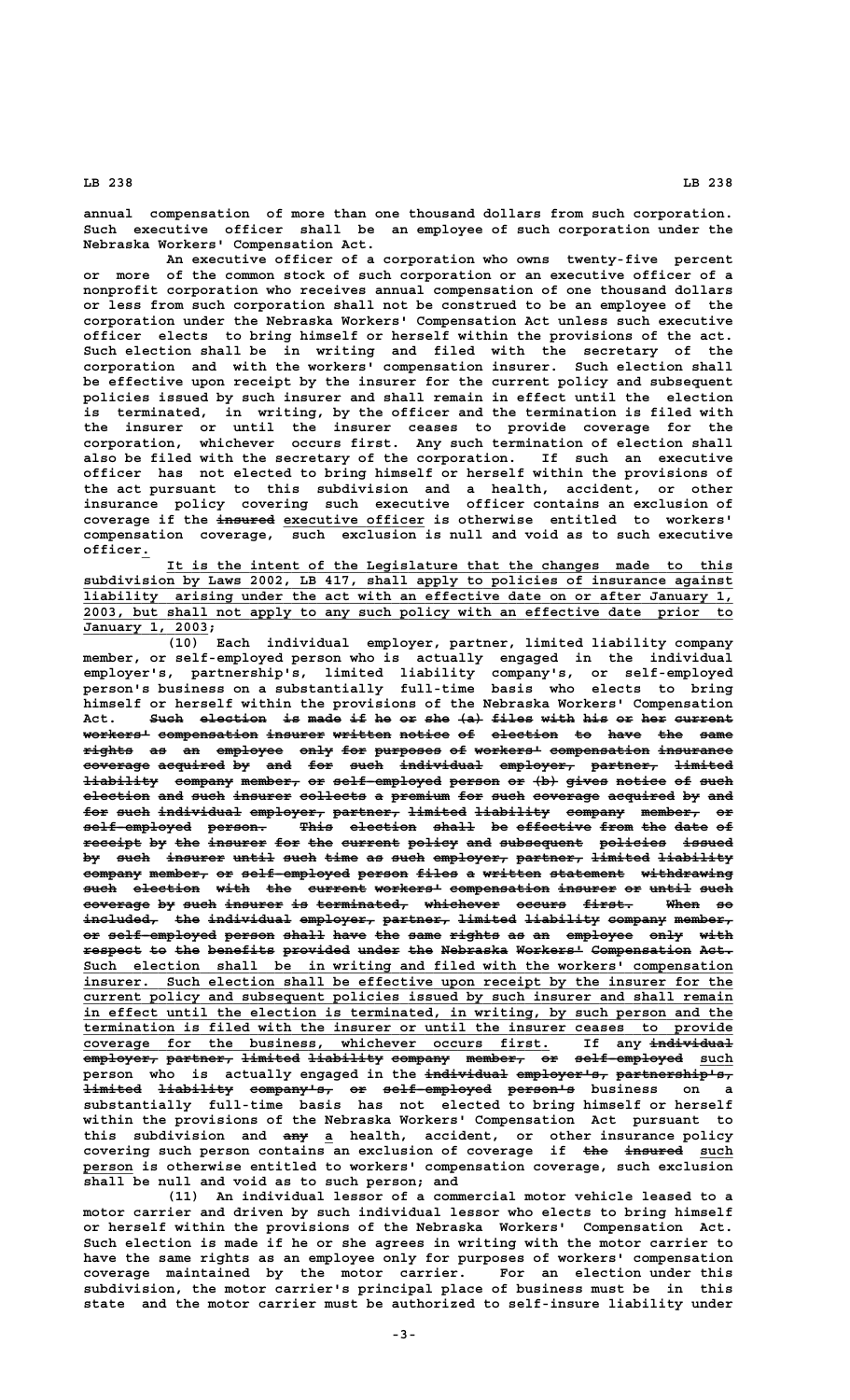**the Nebraska Workers' Compensation Act. Such an election shall (a) be effective from the date of such written agreement until such agreement is terminated, (b) be enforceable against such self-insured motor carrier in the same manner and to the same extent as claims arising under the Nebraska Workers' Compensation Act by employees of such self-insured motor carrier, and (c) not be deemed to be a contract of insurance for purposes of Chapter 44. Section 48-111 shall apply to the individual lessor and the self-insured motor carrier with respect to personal injury or death caused to such individual lessor by accident or occupational disease arising out of and in the course of performing services for such self-insured motor carrier in connection with**

**such lease while such election is effective. Sec. 2. Section 48-118, Reissue Revised Statutes of Nebraska, is amended to read:**

**48-118. When a third person is liable to the employee or to the dependents, for the injury or death, the employer shall be subrogated to the right of the employee or to the dependents against such third person, and the recovery by such employer shall not be limited to the amount payable as compensation to such employee or dependents, but such employer may recover any amount which such employee or his or her dependents should have been entitled to recover. Any recovery by the employer against such third person, in excess of the compensation paid by the employer after deducting the expenses of making such recovery, shall be paid forthwith to the employee or to the dependents, and shall be treated as an advance payment by the employer, on account of any future installments of compensation. Nothing in the Nebraska Workers' Compensation Act shall be construed to deny the right of an injured employee or of his or her personal representative to bring suit against such third person in his or her own name or in the name of the personal representative based upon such liability, but in such event an employer having paid or paying compensation to such employee or his or her dependents shall be made a party to the suit for the purpose of reimbursement, under the above provided right of subrogation, of any compensation paid. Before the making of a claim or the bringing of suit against such third person by the employee or** his or her personal representative or by the employer or his or her workers'  **\_\_\_\_\_\_\_\_\_\_\_\_ compensation insurer, each shall give to all others, unless waived in writing, notice of not less than thirty days, by certified or registered mail, an opportunity to join in the making of such claim or the instituting of an action and to be represented by counsel. If a party entitled to notice cannot** be found, the clerk of the Nebraska Workers<sup>1</sup> Compensation Court compensation court shall become the agent of such party for the giving of such notice as **required in this section, and the notice when given to the clerk of the** <del>Nebraska Workers' Compensation Court</del> compensation court shall include an **affidavit setting forth the facts, including the steps taken to locate such party. After the expiration of thirty days, for failure to receive notice or other good cause shown, the district court before which the action is pending shall allow either party to intervene in such action, and if no action is pending then the district court in which it could be brought shall allow either party to commence such action. Each shall have an equal voice in the claim and the prosecution of such suit and any dispute arising shall be passed upon by the court before which the case is pending and if no action is pending then by the district court in which such action could be brought. If either party after the giving of such notice fails, by and through his or her attorney, to join in the making of such claim and the prosecuting of the suit, such party shall waive any and all claims or causes of action for improper prosecution of such suit or inadequacy of a settlement made in accordance herewith, and the party bringing the claim or prosecuting the suit shall be entitled to deduct from any amount recovered the reasonable expenses of making such recovery, including a reasonable sum for attorney's fees, which expenses and attorney's fees shall be prorated to the amounts payable to the employer \_\_\_\_\_\_\_\_\_\_\_\_\_\_\_\_\_\_\_\_\_\_ or his or her workers' compensation insurer under the above right of subrogation and to the amount in excess of such amount payable to the employer \_\_\_\_\_\_\_\_\_\_\_\_\_\_\_\_\_\_\_\_\_\_ or his or her workers' compensation insurer under his or her right of subrogation, and which expenses and attorney's fees shall be apportioned by the court between the parties as their interests appear at the time of such recovery. If either party makes the claim or prosecutes such action without the giving of a notice to the other party, the party bringing the claim and prosecuting such action shall not deduct expenses or attorney's fees from the amount payable to the other party.**

**If the employee or his or her personal representative or the** employer or his or her workers' compensation insurer join in the prosecuting **of such claim and are represented by counsel, the reasonable expenses and the attorney's fees shall be, unless otherwise agreed upon, divided between such attorneys as directed by the court before which the case is pending and if no**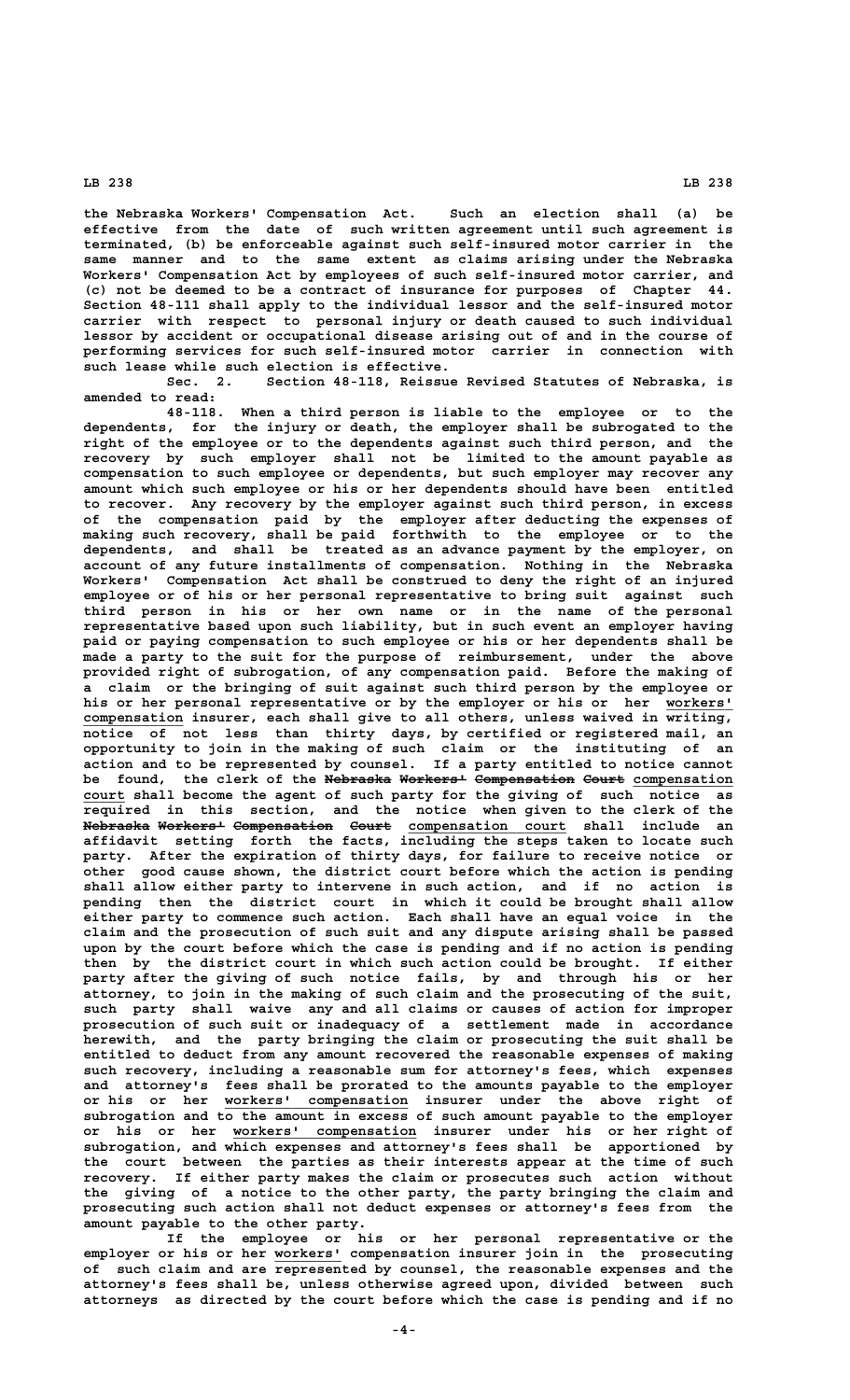**action is pending then by the district court in which such action could be brought. A settlement of any lawsuit commenced under this section shall be void unless (1) such settlement is agreed upon in writing by the employee or his or her personal representative and the workers' compensation insurer of \_\_\_\_\_\_\_\_\_\_\_\_\_\_\_\_\_\_\_\_\_** the employer if there is one, and if there is no workers' compensation **insurer, then by the employer, or (2) in the absence of such agreement, the court before which the action is pending determines that the settlement offer is fair and reasonable considering liability, damages, and the ability of the third person and his or her liability insurance carrier to satisfy any judgment.**

**If the employee or his or her personal representative and the \_\_\_\_\_\_\_\_\_\_\_\_\_\_\_\_\_\_\_\_\_ workers' compensation insurer of the employer if there is one, and if there is no insurer, then the employer, do not agree in writing upon distribution of the proceeds of any judgment or settlement, the court upon application shall order a fair and equitable distribution of the proceeds of any judgment or settlement.**

**In any case in which an injured employee is entitled to benefits from the Workers' Compensation Trust Fund for injuries occurring before December 1, 1997, as provided in section 48-128 and recovery is had against the third party liable to the employee for the injury, the Workers' Compensation Trust Fund shall be subrogated to the rights of the employee against such third party to the extent of the benefits due to him or her or which shall become due to him or her from such fund, subject to the rights of \_\_\_\_\_\_\_\_\_\_\_\_\_\_\_\_\_\_\_\_\_ the employer and his or her workers' compensation insurer.**

**Sec. 3. Section 48-120, Reissue Revised Statutes of Nebraska, is amended to read:**

**48-120. (1) The employer is liable for all reasonable medical, surgical, and hospital services, including plastic surgery or reconstructive surgery but not cosmetic surgery when the injury has caused disfigurement, appliances, supplies, prosthetic devices, and medicines as and when needed, which are required by the nature of the injury and which will relieve pain or promote and hasten the employee's restoration to health and employment, and includes damage to or destruction of artificial members, dental appliances, teeth, hearing aids, and eyeglasses, but, in the case of dental appliances, hearing aids, or eyeglasses, only if such damage or destruction resulted from an accident which also caused personal injury entitling the employee to compensation therefor for disability or treatment, subject to the approval of and regulation by the Nebraska Workers' Compensation Court, not to exceed the regular charge made for such service in similar cases.**

**The compensation court may establish schedules of maximum fees for such services. If the compensation court establishes such a schedule, it shall publish and furnish such schedule to the public. The compensation court shall review such schedule at least biennially and adopt appropriate changes when necessary. The compensation court may contract with any person, firm, corporation, organization, or government agency to secure adequate data to establish such fees. The provider or supplier of such services shall not collect or attempt to collect from any employer, insurer, government, or injured employee or dependent or the estate of any injured or deceased employee any amount in excess of the maximum fee established by the compensation court for any such service. The compensation court shall establish and charge a fee to recover the cost of published fee schedules. Notwithstanding any other provision of this section, the compensation court may exclude from the application of such schedules those services performed under a managed care plan certified pursuant to section 48-120.02.**

**(2)(a) The employee has the right to select a physician who has maintained the employee's medical records prior to an injury and has a documented history of treatment with the employee prior to an injury or a physician who has maintained the medical records of an immediate family member of the employee prior to an injury and has a documented history of treatment with an immediate family member of the employee prior to an injury. For purposes of this subsection, immediate family member means the employee's spouse, children, parents, stepchildren, and stepparents. The employer shall notify the employee following an injury of such right of selection in a form and manner and within a timeframe established by the compensation court. If the employer fails to notify the employee of such right of selection or fails to notify the employee of such right of selection in a form and manner and within a timeframe established by the compensation court, then the employee has the right to select a physician. If the employee fails to exercise such right of selection in a form and manner and within a timeframe established by the compensation court following notice by the employer pursuant to this subsection, then the employer has the right to select the physician. If selection of the initial physician is made by the employee or employer**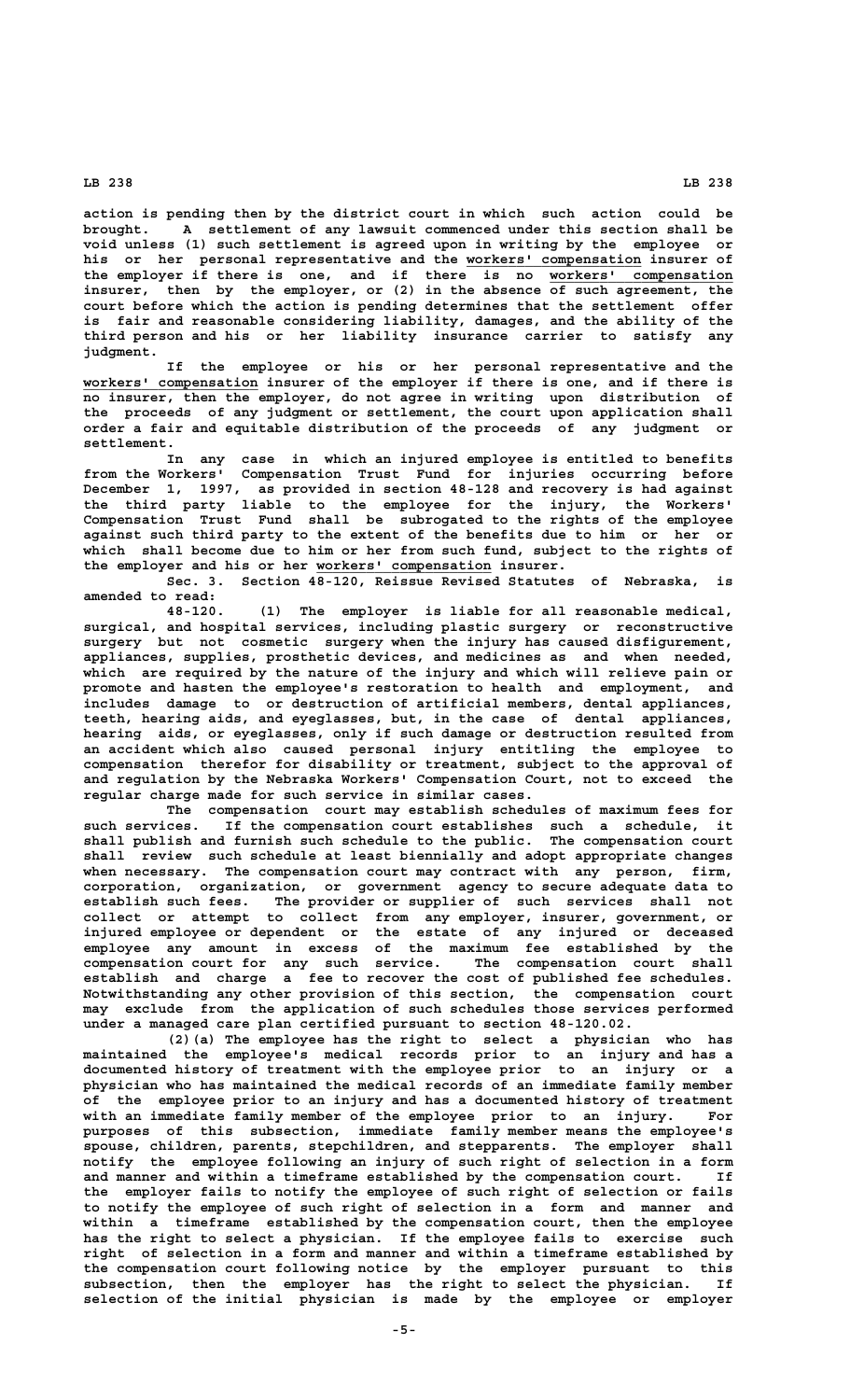**pursuant to this subsection following notice by the employer pursuant to this subsection, the employee or employer shall not change the initial selection of physician made pursuant to this subsection unless such change is agreed to by the employee and employer or is ordered by the compensation court pursuant to subsection (6) of this section. If compensability is denied by the workers' \_\_\_\_\_\_\_\_ \_\_\_\_\_\_\_\_\_\_\_\_ compensation insurer, risk management pool, or self-insured employer, (i) the employee has the right to select a physician and shall not be made to enter a managed care plan and (ii) the employer is liable for medical, surgical, and hospital services subsequently found to be compensable. If the employer has exercised the right to select a physician pursuant to this subsection and if the compensation court subsequently orders reasonable medical services previously refused to be furnished to the employee by the physician selected by the employer, the compensation court shall allow the employee to select another physician to furnish further medical services. If the employee selects a physician located in a community not the home or place of work of the employee and a physician is available in the local community or in a closer community, no travel expenses shall be required to be paid by the \_\_\_\_\_\_\_\_\_\_\_\_\_\_\_\_\_\_\_\_\_ employer or his or her workers' compensation insurer.**

**(b) In cases of injury requiring dismemberment or injuries involving major surgical operation, the employee may designate to his or her employer the physician or surgeon to perform the operation.**

**(c) If the injured employee unreasonably refuses or neglects to avail himself or herself of medical or surgical treatment furnished by the employer, except as herein and otherwise provided, the employer is not liable for an aggravation of such injury due to such refusal and neglect and the compensation court or judge thereof may suspend, reduce, or limit the compensation otherwise payable under the Nebraska Workers' Compensation Act.**

**(d) If, due to the nature of the injury or its occurrence away from the employer's place of business, the employee or the employer is unable to select a physician using the procedures provided by this subsection, the selection requirements of this subsection shall not apply as long as the inability to make a selection persists.**

**(e) The physician selected may arrange for any consultation, referral, or extraordinary or other specialized medical services as the nature of the injury requires.**

**(f) The employer is not responsible for medical services furnished or ordered by any physician or other person selected by the employee in** Except as otherwise provided by the Nebraska **Workers' Compensation Act, the employer is not liable for medical, surgical, or hospital services or medicines if the employee refuses to allow them to be furnished by the employer.**

**(3) No claim for such medical treatment is valid and enforceable unless, within fourteen days following the first treatment, the physician giving such treatment furnishes the employer a report of such injury and treatment on a form prescribed by the compensation court. The compensation court may excuse the failure to furnish such report within fourteen days when it finds it to be in the interest of justice to do so.**

**(4) All physicians and other providers of medical services attending injured employees shall comply with all the rules and regulations adopted and promulgated by the Nebraska Workers' Compensation Court compensation court and ———————— ———————— ———————————— ————— \_\_\_\_\_\_\_\_\_\_\_\_\_\_\_\_\_\_ shall make such reports as may be required by it at any time and at such times as required by it upon the condition or treatment of any injured employee or upon any other matters concerning cases in which they are employed. Generally, all All medical and hospital information relevant to the particular —————————— ——— \_\_\_ injury shall, on demand, be made available to the employer, the employee, the**  $a$ <sup>2</sup> **2** *earrier* workers' compensation insurer, and the compensation court. The party **requesting such medical and hospital information shall pay the cost thereof. No such relevant information developed in connection with treatment or examination for which compensation is sought shall be considered a privileged communication for purposes of a workers' compensation claim. When a physician or other provider of medical services willfully fails to make any report required of him or her under this section, the compensation court may order the forfeiture of his or her right to all or part of payment due for services rendered in connection with the particular case.**

(5) Whenever the Nebraska Workers<sup>1</sup> Compensation Court compensation  **\_\_\_\_\_ court deems it necessary, in order to assist it in resolving any issue of medical fact or opinion, it shall cause the employee to be examined by a physician or physicians selected by the compensation court and obtain from such physician or physicians a report upon the condition or matter which is the subject of inquiry. The compensation court may charge the cost of such** examination to the earrier workers' compensation insurer. The cost of such **examination shall include the payment to the employee of all necessary and**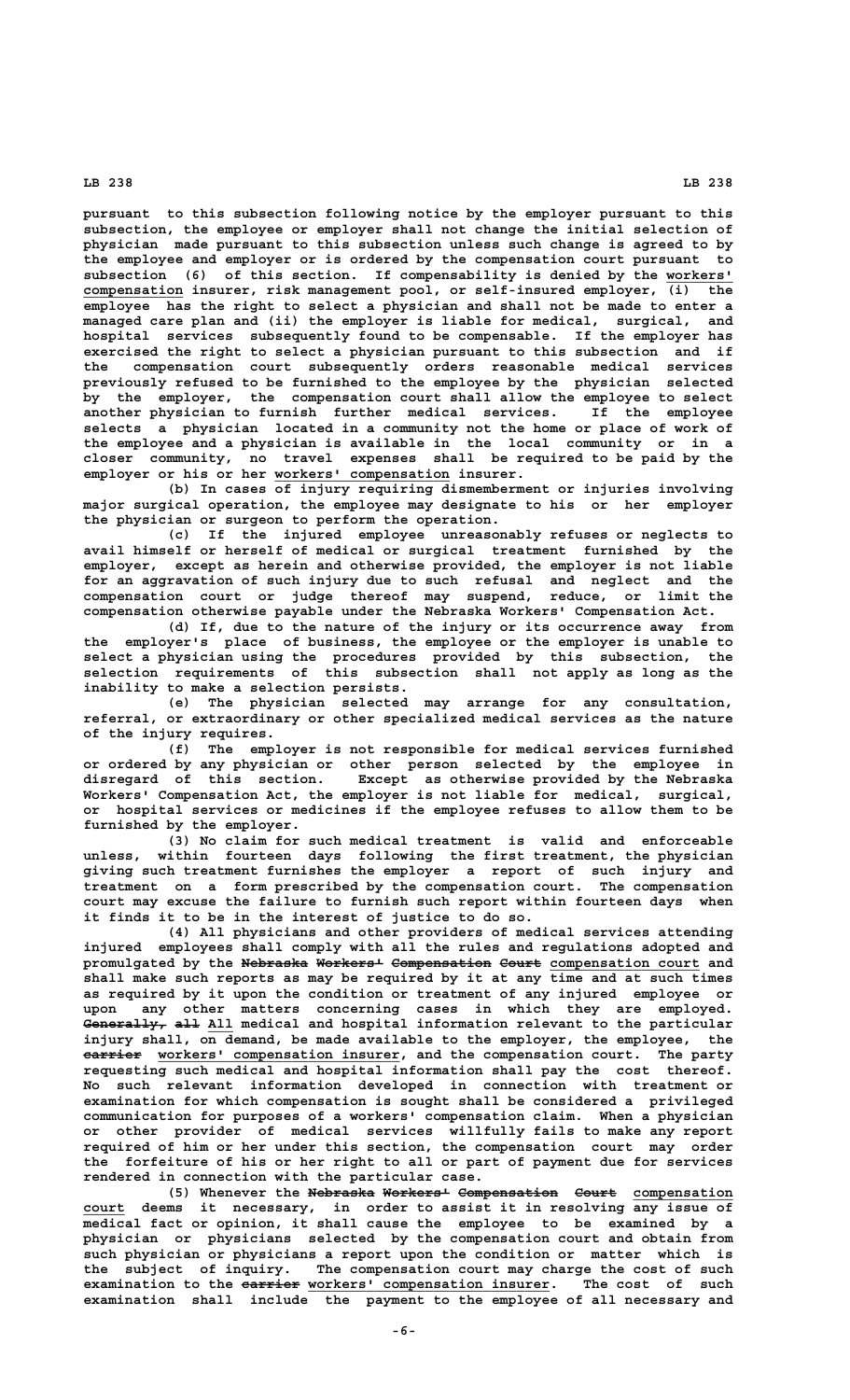**reasonable expenses incident to such examination, such as transportation and loss of wages.**

**(6)** The Nebraska Workers<sup>1</sup> Compensation Court compensation court **shall have the authority to determine the necessity, character, and sufficiency of any medical services furnished or to be furnished and shall have authority to order a change of physician, hospital, rehabilitation facility, or other medical services when it deems such change is desirable or necessary. Any dispute regarding medical, surgical, or hospital services furnished or to be furnished under this section may be submitted by the parties, the supplier of such service, or the compensation court on its own motion for informal dispute resolution by a staff member of the compensation court or an outside mediator pursuant to section 48-168. In addition, any party or the compensation court on its own motion may submit such a dispute for a medical finding by an independent medical examiner pursuant to section 48-134.01. Issues submitted for informal dispute resolution or for a medical finding by an independent medical examiner may include, but are not limited to, the reasonableness and necessity of any medical treatment previously provided or to be provided to the injured employee. The compensation court may adopt and promulgate rules and regulations regarding informal dispute resolution or the submission of disputes to an independent medical examiner that are considered necessary to effectuate the purposes of this section.**

**(7) For the purpose of this section, physician has the same meaning as in section 48-151.**

(8) The Nebraska Workers<sup>1</sup> Compensation Court compensation court **shall order the employer to make payment directly to the supplier of any services provided for in this section or reimbursement to anyone who has made any payment to the supplier for services provided in this section. No such supplier or payor may be made or become a party to any action before the compensation court.**

(9) Notwithstanding any other provision of this section, an a  **\_\_\_\_\_\_\_\_\_\_\_\_\_\_\_\_\_\_\_\_\_ — — workers' compensation insurer, a risk management pool, or a self-insured employer may contract for medical, surgical, hospital, and rehabilitation services to be provided through a managed care plan certified pursuant to section 48-120.02. Once liability for medical, surgical, and hospital services has been accepted or determined, the employer may require that employees subject to the contract receive medical, surgical, and hospital services in the manner prescribed in the contract, except that an employee may receive services from a physician selected by the employee pursuant to subsection (2) of this section if the physician so selected agrees to refer the employee to the managed care plan for any other treatment that the employee may require and if the physician so selected agrees to comply with all the rules, terms, and conditions of the managed care plan. If \_\_\_\_\_\_\_\_\_\_\_\_\_\_\_\_\_\_\_\_\_ compensability is denied by the workers' compensation insurer, risk management pool, or self-insured employer, the employee may leave the managed care plan and the employer is liable for medical, surgical, and hospital services \_\_\_\_\_\_\_\_\_\_\_\_\_\_\_\_\_\_\_\_\_ previously provided. The workers' compensation insurer, risk management pool, or self-insured employer shall give notice to employees subject to the contract of eligible service providers and such other information regarding the contract and manner of receiving medical, surgical, and hospital services under the managed care plan as the compensation court may prescribe.**

**Sec. 4. Section 48-125, Reissue Revised Statutes of Nebraska, is amended to read:**

**48-125. (1) Except as hereinafter provided, all amounts of compensation payable under the Nebraska Workers' Compensation Act shall be payable periodically in accordance with the methods of payment of wages of the employee at the time of the injury or death, except that fifty percent shall be added for waiting time for all delinquent payments after thirty days' notice has been given of disability or after thirty days from the entry of a final order, award, or judgment of the compensation court. Such payments shall be sent directly to the person entitled to compensation or his or her designated representative except as otherwise provided in section 48-149. Whenever the employer refuses payment of compensation or medical payments subject to section 48-120, or when the employer neglects to pay compensation for thirty days after injury or neglects to pay medical payments subject to such section after thirty days' notice has been given of the obligation for medical payments, and proceedings are held before the Nebraska Workers' Compensation Court, a reasonable attorney's fee shall be allowed the employee by the compensation court in all cases when the employee receives an award. Attorney's fees allowed shall not be deducted from the amounts ordered to be paid for medical services nor shall attorney's fees be charged to the medical providers. If the employer files an application for review before the compensation court from an award of a judge of the compensation court and**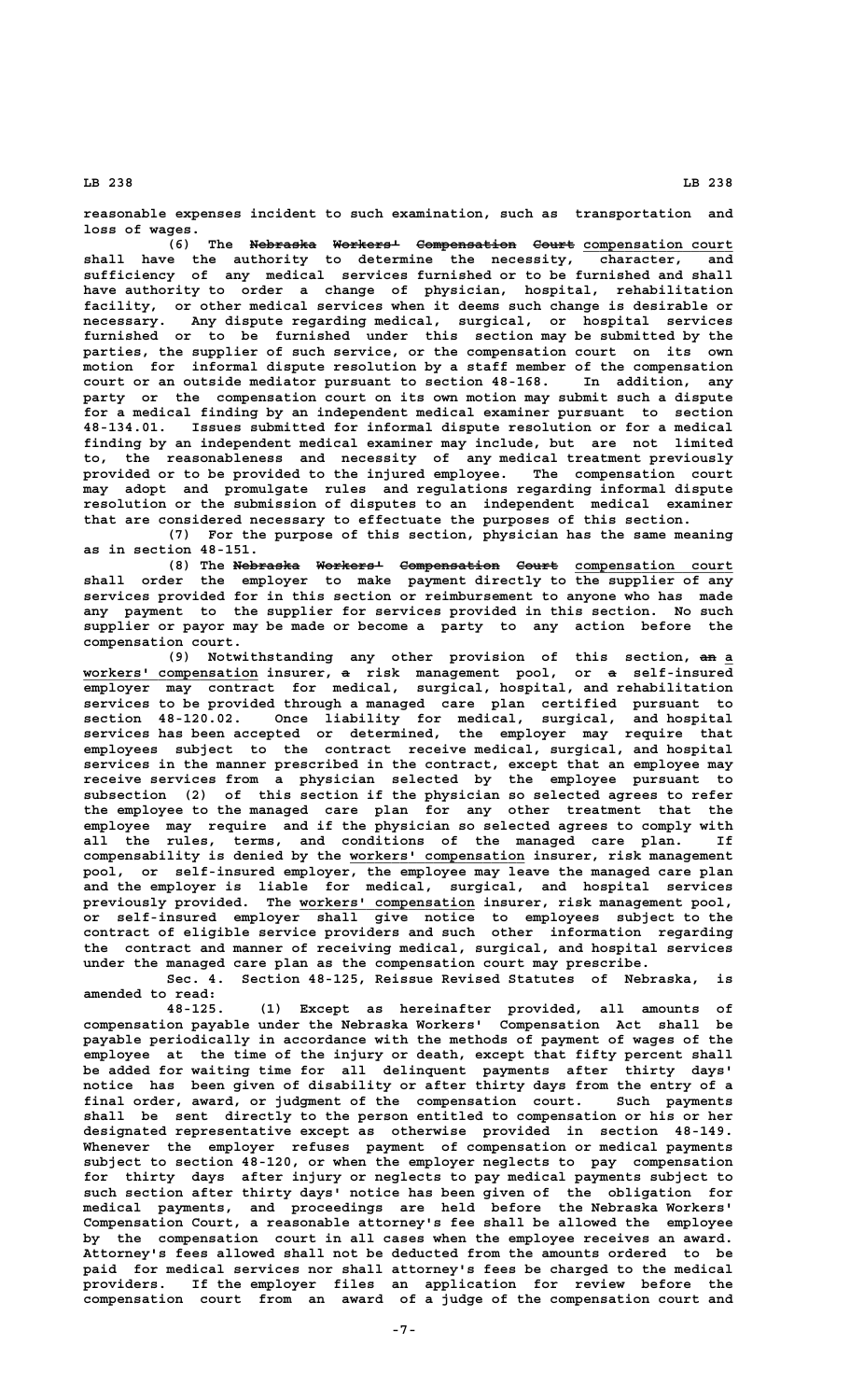**fails to obtain any reduction in the amount of such award, the compensation court shall allow the employee a reasonable attorney's fee to be taxed as costs against the employer for such review, and the Court of Appeals or Supreme Court shall in like manner allow the employee a reasonable sum as attorney's fees for the proceedings in the Court of Appeals or Supreme Court. If the employee files an application for a review before the compensation court from an order of a judge of the compensation court denying an award and obtains an award or if the employee files an application for a review before the compensation court from an award of a judge of the compensation court when the amount of compensation due is disputed and obtains an increase in the amount of such award, the compensation court may allow the employee a reasonable attorney's fee to be taxed as costs against the employer for such review, and the Court of Appeals or Supreme Court may in like manner allow the employee a reasonable sum as attorney's fees for the proceedings in the Court of Appeals or Supreme Court. A reasonable attorney's fee allowed pursuant to this section shall not affect or diminish the amount of the award.**

**(2) When an attorney's fee is allowed pursuant to this section, there shall further be assessed against the employer an amount of interest on the final award obtained, computed from the date compensation was payable, as** provided in section 48-119, <u>until the date payment is made by the employer,</u> at **a rate equal to the rate of interest allowed per annum under section 45-104.01, as such rate may from time to time be adjusted by the Legislature. Interest shall apply only to those weekly compensation benefits awarded which** have accrued at the time as of the date payment is made by the employer. If **the employer pays or tenders payment of compensation, the amount of compensation due is disputed, and the award obtained is greater than the amount paid or tendered by the employer, the assessment of interest shall be determined solely upon the difference between the amount awarded and the amount tendered or paid.**

**Sec. 5. Section 48-126, Reissue Revised Statutes of Nebraska, is amended to read:**

**48-126. Wherever in the Nebraska Workers' Compensation Act the term wages is used, it shall be construed to mean the money rate at which the service rendered is recompensed under the contract of hiring in force at the time of the accident. It shall not include gratuities received from the employer or others, nor shall it include board, lodging, or similar advantages received from the employer, unless the money value of such advantages shall have been fixed by the parties at the time of hiring, except that if the** insurance carrier workers' compensation insurer shall have collected a premium **based upon the value of such board, lodging, and similar advantages, then the value thereof shall become a part of the basis of determining compensation benefits. In occupations involving seasonal employment or employment dependent upon the weather, the employee's weekly wages shall be taken to be one-fiftieth of the total wages which he or she has earned from all occupations during the year immediately preceding the accident, unless it be shown that during such year, by reason of exceptional causes, such method of computation does not fairly represent the earnings of the employee. In such a case, the period for calculation shall be extended so far as to give a basis for the fair ascertainment of his or her average weekly earnings. In continuous employments, if immediately prior to the accident the rate of wages was fixed by the day or hour or by the output of the employee, his or her weekly wages shall be taken to be his or her average weekly income for the period of time ordinarily constituting his or her week's work, and using as the basis of calculation his or her earnings during as much of the preceding six months as he or she worked for the same employer, except as provided in sections 48-121 and 48-122. The calculation shall also be made with reference to the average earnings for a working day of ordinary length and exclusive of earnings** from overtime, except  $\rightarrow$  PROVIDED, that if the insurance company's **policy of insurance provides for the collection of a premium based upon such overtime, then such overtime shall become a part of the basis of determining compensation benefits.**

**Sec. 6. Section 48-136, Reissue Revised Statutes of Nebraska, is amended to read:**

**48-136. The interested parties shall have the right to settle all matters of compensation between themselves with the consent of the insurance ————————— ——————— \_\_\_\_\_\_\_\_\_\_\_\_\_\_\_\_\_\_\_\_\_\_\_\_\_\_\_\_\_\_\_ carrier workers' compensation insurer, if any, and in accordance with the Nebraska Workers' Compensation Act. A <del>+ PROVIDED, that</del> <del>a</del> copy of such settlement, duly verified by all parties, shall be filed with the Nebraska Workers' Compensation Court and no such settlement shall be binding unless the settlement is in accordance with such act.**

**Sec. 7. Section 48-144.01, Reissue Revised Statutes of Nebraska, is amended to read:**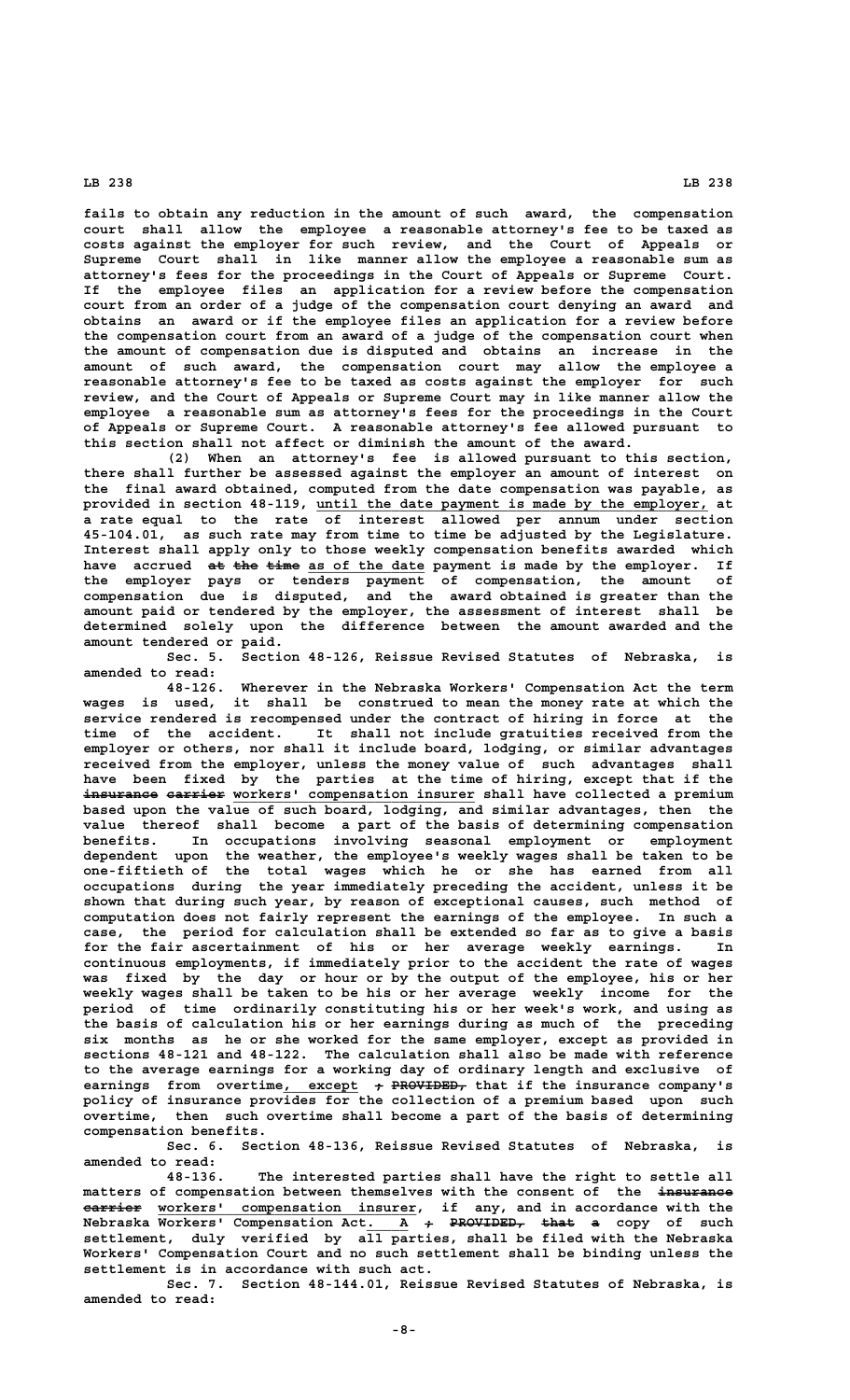**\_\_\_ ————————— \_\_\_\_\_\_\_ 48-144.01. (1) In every case of reportable injury occurring arising \_\_\_\_\_\_\_\_\_\_\_\_ ————————— ——————— out of and in the course of employment, the employer or insurance carrier \_\_\_\_\_\_\_\_\_\_\_\_\_\_\_\_\_\_\_\_\_\_\_\_\_\_\_\_\_ workers' compensation insurer shall file a report thereof with the Nebraska \_\_\_\_\_\_\_\_\_\_\_\_\_\_\_\_\_\_\_\_\_\_\_\_\_\_\_\_\_\_\_\_\_\_\_\_\_\_\_\_\_\_\_\_\_\_\_\_ Workers' Compensation Court. Such report shall be filed within ten days after \_\_\_\_\_\_\_\_\_\_\_\_\_\_\_\_\_\_\_\_\_\_\_\_\_\_\_\_\_\_\_\_\_\_\_\_\_\_\_\_\_\_\_\_\_\_\_\_\_\_\_\_\_\_\_\_\_\_\_\_\_\_\_\_\_\_\_\_\_\_\_\_\_\_\_\_\_\_ the employer or insurer has been given notice of or has knowledge of the** injury.

 **\_\_\_\_\_\_\_\_\_\_\_\_\_\_\_\_\_\_\_\_\_\_\_\_\_\_\_\_\_\_\_\_\_ (2) For purposes of this section:**

 **\_\_\_\_\_\_\_\_\_\_\_\_\_\_\_\_\_\_\_\_\_\_\_\_\_\_\_\_\_\_\_\_\_\_\_\_\_\_\_\_\_\_\_\_\_\_\_\_\_\_\_\_\_\_\_\_\_\_\_\_\_\_\_\_\_\_\_\_ (a) Reportable injury means an injury or diagnosed occupational \_\_\_\_\_\_\_\_\_\_\_\_\_\_\_\_\_\_\_\_\_\_\_\_\_\_\_\_\_\_\_\_\_\_\_\_\_\_\_\_\_\_\_\_\_\_\_\_\_\_\_\_\_\_\_\_\_\_\_\_\_\_\_\_\_\_\_\_\_\_\_\_\_\_\_\_\_\_ disease which results in: (i) Death, regardless of the time between the death \_\_\_\_\_\_\_\_\_\_\_\_\_\_\_\_\_\_\_\_\_\_\_\_\_\_\_\_\_\_\_\_\_\_\_\_\_\_\_\_\_\_\_\_\_\_\_\_\_\_\_\_\_\_\_\_\_\_\_\_\_\_\_\_\_\_\_\_\_\_\_\_\_\_\_\_\_\_ and the injury or onset of disease; (ii) time away from work; (iii) restricted \_\_\_\_\_\_\_\_\_\_\_\_\_\_\_\_\_\_\_\_\_\_\_\_\_\_\_\_\_\_\_\_\_\_\_\_\_\_\_\_\_\_\_\_\_\_\_\_\_\_\_\_\_\_\_\_\_\_\_\_\_\_\_\_\_\_\_\_\_\_\_\_\_\_\_\_\_\_ work or termination of employment; (iv) loss of consciousness; or (v) medical \_\_\_\_\_\_\_\_\_\_\_\_\_\_\_\_\_\_\_\_\_\_\_\_\_\_\_\_\_\_\_ treatment other than first aid;**

 **\_\_\_\_\_\_\_\_\_\_\_\_\_\_\_\_\_\_\_\_\_\_\_\_\_\_\_\_\_\_\_\_\_\_\_\_\_\_\_\_\_\_\_\_\_\_\_\_\_\_\_\_\_\_\_\_\_\_\_\_\_\_\_\_\_\_\_\_ (b) Restricted work means the inability of the employee to perform** one or more of the duties of his or her normal job assignment. Restricted work does not occur if the employee is able to perform all of the duties of  **\_\_\_\_\_\_\_\_\_\_\_\_\_\_\_\_\_\_\_\_\_\_\_\_\_\_\_\_\_\_\_\_\_\_\_\_\_\_\_\_\_\_\_\_\_\_\_\_\_\_\_\_\_\_\_\_\_\_\_\_\_\_\_\_\_\_\_\_\_\_\_\_\_\_\_\_\_\_ his or her normal job assignment, but a work restriction is assigned because \_\_\_\_\_\_\_\_\_\_\_\_\_\_\_\_\_\_\_\_\_\_\_\_\_\_\_\_\_\_\_\_\_\_\_\_\_\_\_\_\_\_\_\_\_\_\_\_\_\_\_\_\_\_\_\_\_\_\_\_\_\_\_\_\_\_\_\_\_\_\_\_\_\_\_\_\_\_ the employee is experiencing minor musculoskeletal discomfort and for the \_\_\_\_\_\_\_\_\_\_\_\_\_\_\_\_\_\_\_\_\_\_\_\_\_\_\_\_\_\_\_\_\_\_\_\_\_\_\_\_\_\_\_\_\_\_\_\_\_\_\_\_\_\_\_\_\_\_\_\_\_\_\_ purpose of preventing a more serious condition from developing;**

 **\_\_\_\_\_\_\_\_\_\_\_\_\_\_\_\_\_\_\_\_\_\_\_\_\_\_\_\_\_\_\_\_\_\_\_\_\_\_\_\_\_\_\_\_\_\_\_\_\_\_\_\_\_\_\_\_\_\_\_\_\_\_\_\_\_\_\_\_ (c) Medical treatment means treatment administered by a physician or \_\_\_\_\_\_\_\_\_\_\_\_\_\_\_\_\_\_\_\_\_\_\_\_\_\_\_\_\_\_\_\_\_\_\_\_\_\_\_\_\_\_\_\_ other licensed health care professional; and**

 **\_\_\_\_\_\_\_\_\_\_\_\_\_\_\_\_\_\_\_\_ (d) First aid means:**

 **\_\_\_\_\_\_\_\_\_\_\_\_\_\_\_\_\_\_\_\_\_\_\_\_\_\_\_\_\_\_\_\_\_\_\_\_\_\_\_\_\_\_\_\_\_\_\_\_\_\_\_\_\_\_\_\_\_\_\_\_\_\_\_\_\_\_\_\_ (i) Using a nonprescription medication at nonprescription strength.** For medications available in both prescription and nonprescription form, a  **\_\_\_\_\_\_\_\_\_\_\_\_\_\_\_\_\_\_\_\_\_\_\_\_\_\_\_\_\_\_\_\_\_\_\_\_\_\_\_\_\_\_\_\_\_\_\_\_\_\_\_\_\_\_\_\_\_\_\_\_\_\_\_\_\_\_\_\_\_\_\_\_\_\_\_\_\_\_ recommendation by a physician or other licensed health care professional to \_\_\_\_\_\_\_\_\_\_\_\_\_\_\_\_\_\_\_\_\_\_\_\_\_\_\_\_\_\_\_\_\_\_\_\_\_\_\_\_\_\_\_\_\_\_\_\_\_\_\_\_\_\_\_\_\_\_\_\_\_\_\_\_\_\_\_\_\_\_\_\_\_\_\_ use a nonprescription medication at prescription strength is not first aid;**

 **\_\_\_\_\_\_\_\_\_\_\_\_\_\_\_\_\_\_\_\_\_\_\_\_\_\_\_\_\_\_\_\_\_\_\_\_\_\_\_\_\_\_\_\_\_\_\_\_\_\_\_\_\_\_\_\_\_\_\_\_\_\_\_\_\_\_\_\_ (ii) Administering tetanus immunizations. Administering other \_\_\_\_\_\_\_\_\_\_\_\_\_\_\_\_\_\_\_\_\_\_\_\_\_\_\_\_\_\_\_\_\_\_\_\_\_\_\_\_\_\_\_\_\_\_\_\_\_\_\_\_\_\_\_\_\_\_\_\_\_\_\_\_\_\_\_\_\_\_\_\_\_\_\_\_\_\_ immunizations, such as hepatitis B vaccine and rabies vaccine, is not first aid;\_\_\_\_**

 **\_\_\_\_\_\_\_\_\_\_\_\_\_\_\_\_\_\_\_\_\_\_\_\_\_\_\_\_\_\_\_\_\_\_\_\_\_\_\_\_\_\_\_\_\_\_\_\_\_\_\_\_\_\_\_\_\_\_\_\_\_\_\_\_\_\_\_\_ (iii) Cleaning, flushing, or soaking wounds on the surface of the skin;\_\_\_\_\_**

 **\_\_\_\_\_\_\_\_\_\_\_\_\_\_\_\_\_\_\_\_\_\_\_\_\_\_\_\_\_\_\_\_\_\_\_\_\_\_\_\_\_\_\_\_\_\_\_\_\_\_\_\_\_\_\_\_\_\_\_\_\_\_\_\_\_\_\_\_ (iv) Using wound coverings, such as bandages and gauze pads, and \_\_\_\_\_\_\_\_\_\_\_\_\_\_\_\_\_\_\_\_\_\_\_\_\_\_\_\_\_\_\_\_\_\_\_\_\_\_\_\_\_\_\_\_\_\_\_\_\_\_\_\_\_\_\_\_\_\_\_\_\_\_\_\_\_\_\_\_\_\_\_\_\_\_\_\_\_\_ superficial wound closing devices, such as butterfly bandages and \_\_\_\_\_\_\_\_\_\_\_\_\_\_\_\_\_\_\_\_\_\_\_\_\_\_\_\_\_\_\_\_\_\_\_\_\_\_\_\_\_\_\_\_\_\_\_\_\_\_\_\_\_\_\_\_\_\_\_\_\_\_\_\_\_\_\_\_\_\_\_\_\_\_\_\_\_\_ steri-strips. Using other wound closing devices, such as sutures and staples, \_\_\_\_\_\_\_\_\_\_\_\_\_\_\_\_\_ is not first aid;**

 **\_\_\_\_\_\_\_\_\_\_\_\_\_\_\_\_\_\_\_\_\_\_\_\_\_\_\_\_\_\_ (v) Using hot or cold therapy;**

 **\_\_\_\_\_\_\_\_\_\_\_\_\_\_\_\_\_\_\_\_\_\_\_\_\_\_\_\_\_\_\_\_\_\_\_\_\_\_\_\_\_\_\_\_\_\_\_\_\_\_\_\_\_\_\_\_\_\_\_\_\_\_\_\_\_\_\_\_ (vi) Using any nonrigid means of support, such as elastic bandages, \_\_\_\_\_\_\_\_\_\_\_\_\_\_\_\_\_\_\_\_\_\_\_\_\_\_\_\_\_\_\_\_\_\_\_\_\_\_\_\_\_\_\_\_\_\_\_\_\_\_\_\_\_\_\_\_\_\_\_\_\_\_\_\_\_\_\_\_\_\_\_\_\_\_\_\_\_\_ wraps, and nonrigid back belts. Using devices with rigid stays or other \_\_\_\_\_\_\_\_\_\_\_\_\_\_\_\_\_\_\_\_\_\_\_\_\_\_\_\_\_\_\_\_\_\_\_\_\_\_\_\_\_\_\_\_\_\_\_\_\_\_\_\_\_\_\_\_\_\_\_\_\_\_\_\_\_\_ systems designed to immobilize parts of the body is not first aid;**

 **\_\_\_\_\_\_\_\_\_\_\_\_\_\_\_\_\_\_\_\_\_\_\_\_\_\_\_\_\_\_\_\_\_\_\_\_\_\_\_\_\_\_\_\_\_\_\_\_\_\_\_\_\_\_\_\_\_\_\_\_\_\_\_\_\_\_\_\_ (vii) Using temporary immobilization devices, such as splints, \_\_\_\_\_\_\_\_\_\_\_\_\_\_\_\_\_\_\_\_\_\_\_\_\_\_\_\_\_\_\_\_\_\_\_\_\_\_\_\_\_\_\_\_\_\_\_\_\_\_\_\_\_\_\_\_\_\_\_\_\_\_\_\_\_\_\_\_\_\_\_\_\_\_\_ slings, neck collars, and back boards, while transporting accident victims;**

 **\_\_\_\_\_\_\_\_\_\_\_\_\_\_\_\_\_\_\_\_\_\_\_\_\_\_\_\_\_\_\_\_\_\_\_\_\_\_\_\_\_\_\_\_\_\_\_\_\_\_\_\_\_\_\_\_\_\_\_\_\_\_\_\_\_\_\_\_ (viii) Drilling of a fingernail or toenail to relieve pressure or \_\_\_\_\_\_\_\_\_\_\_\_\_\_\_\_\_\_\_\_\_\_\_\_\_\_\_\_\_\_ draining fluid from a blister;**

 **\_\_\_\_\_\_\_\_\_\_\_\_\_\_\_\_\_\_\_\_\_\_\_ (ix) Using eye patches;**

 **\_\_\_\_\_\_\_\_\_\_\_\_\_\_\_\_\_\_\_\_\_\_\_\_\_\_\_\_\_\_\_\_\_\_\_\_\_\_\_\_\_\_\_\_\_\_\_\_\_\_\_\_\_\_\_\_\_\_\_\_\_\_\_\_\_\_\_\_ (x) Removing foreign bodies from the eye using only irrigation or a cotton swab; \_\_\_\_\_\_\_\_\_\_\_\_**

 **\_\_\_\_\_\_\_\_\_\_\_\_\_\_\_\_\_\_\_\_\_\_\_\_\_\_\_\_\_\_\_\_\_\_\_\_\_\_\_\_\_\_\_\_\_\_\_\_\_\_\_\_\_\_\_\_\_\_\_\_\_\_\_\_\_\_\_\_ (xi) Removing splinters or foreign material from areas other than \_\_\_\_\_\_\_\_\_\_\_\_\_\_\_\_\_\_\_\_\_\_\_\_\_\_\_\_\_\_\_\_\_\_\_\_\_\_\_\_\_\_\_\_\_\_\_\_\_\_\_\_\_\_\_\_\_\_\_\_\_\_\_\_\_\_\_\_\_ the eye by irrigation, tweezers, cotton swabs, or other simple means;**

 **\_\_\_\_\_\_\_\_\_\_\_\_\_\_\_\_\_\_\_\_\_\_\_\_\_\_ (xii) Using finger guards;**

 **\_\_\_\_\_\_\_\_\_\_\_\_\_\_\_\_\_\_\_\_\_\_\_\_\_\_\_\_\_\_\_\_\_\_\_\_\_\_\_\_\_\_\_\_\_\_\_\_\_\_\_\_\_\_\_\_\_\_\_\_\_\_\_\_\_\_\_\_ (xiii) Using massages. Using physical therapy or chiropractic treatment is not first aid; and** 

 $(xiv)$  Drinking fluids for relief of heat stress. Such report shall be filed within forty eight hours in case of each injury resulting in either a death or in the hospitalization of five or more employees from one accident and within seven days in case of all other reportable injuries after the **employer or insurance carrier has been given notice or has knowledge of any ———————— —— ————————— ——————— ——— ———— ————— —————— —— ——— ————————— —— —— such injury. Reportable injuries are any occupational injuries or illnesses ———— ——————— —————————— ———————— ——— ——— ———————————— ———————— —— ————————** which result in: (1) Fatalities regardless of the time between the injury and **death, or the length of the illness; (2) lost workday cases, other than —————— —— ——— —————— —— ——— ———————— ——— ———— ——————— —————— ————— ——— fatalities that result in lost workdays; or (3) nonfatal cases without lost —————————— ———— —————— —— ———— ————————— —— ——— ———————— ————— ——————— ———** workdays which result in transfer to another job or termination of employment, **or require medical treatment, or involve loss of consciousness or restriction —— ——————— ——————— —————————— —— ——————— ———— —— ————————————— —— ——————————** of work or motion and include any diagnosed occupational illnesses which are reported to the employer but which are not classified as fatalities or lost **workday cases. Medical treatment as used in this section shall include ——————— —————— ——————— ————————— —— ———— —— ———— ——————— ————— —————— treatment administered by a physician or by registered professional personnel ————————— ———————————— —— — ————————— —— —— —————————— ———————————— ———————— under the standing orders of a physician but shall not include first-aid ————— ——— ———————— —————— —— — ————————— ——— ————— ——— ——————— ———————— treatment such as one-time treatment and subsequent observation of minor ————————— ———— —— ———————— ————————— ——— —————————— ——————————— —— —————**  $\sigma$  aratches, cuts, burns, and splinters which do not ordinarily require medical **care even though provided by a physician or registered professional personnel. ———— ———— —————— ———————— —— — ————————— —— —————————— ———————————— ——————————** Lost workdays as used in this section shall mean the number of days, whether consecutive or not, after but not including the day of injury or illness during which the employee would have worked but could not do so or could not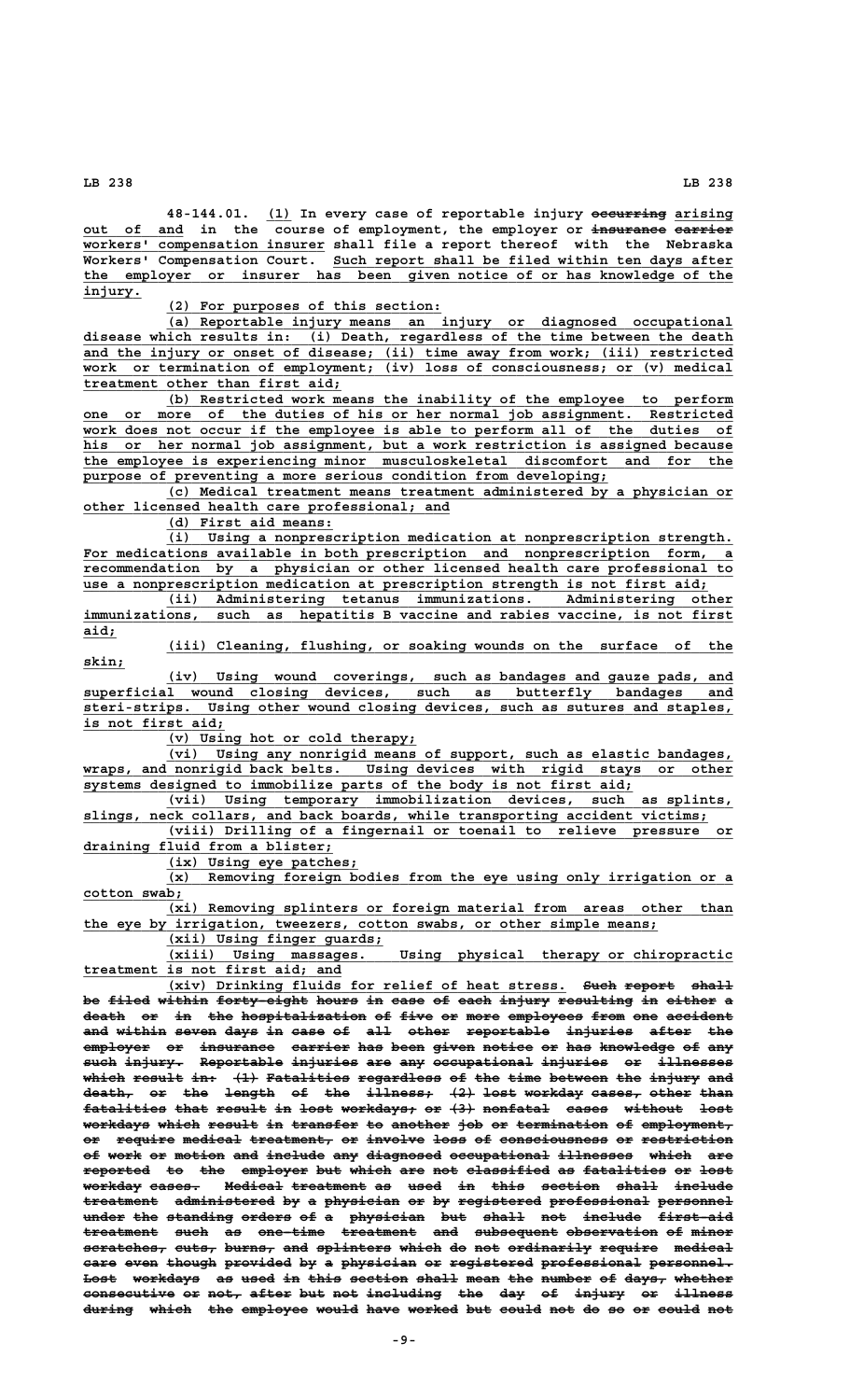perform all or any part of his or her normal assignment during all or any part of the workday or shift, because of the occupational injury or illness. **Sec. 8. Section 48-144.03, Reissue Revised Statutes of Nebraska, is**

**amended to read:**  $+1+(a)$  If an insurer intends to cancel a contract or policy of insurance issued by the insurer under the Nebraska Workers<sup>L</sup> **Compensation** Act within the contract or policy period, the insurer shall give  ${\bf notice}$  to such effect to the Nebraska Workers<sup>1</sup> Compensation Court and to the  $\overline{\text{emplayer}}$  f<del>ixing the date on which it is proposed that such cancellation</del> be **effective. Such notices shall contain a brief statement of the insurer's —————————— ———— ——————— ————— ——————— — ————— ————————— —— ——— ————————** reasons for cancellation and shall be given to the compensation court and the employer as provided in subsection (3) of this section. No such cancellation  $\overline{\textbf{shall}}$  be effective until thirty days after the giving of such notices, except **that such cancellation may be effective ten days after the giving of such ———— ———— ———————————— ——— —— ————————— ——— ———— ————— ——— —————— —— ——— notices if such cancellation is based on (i) nonpayment of premium, (ii) ——————— —— ———— ———————————— —— ————— —— ——— —————————— —— ———————— ———** failure of the employer to reimburse deductible losses as required under the  $\texttt{context}$  or  $\texttt{policy}, \texttt{or}$  (iii) failure of the employer, if covered pursuant to section 48-146.01, to comply with sections 48-443 to 48-445. If the employer has secured insurance with another insurer which would cause double coverage,  $\frac{a}{b}$  such cancellation shall be made effective as of the effective date of such  $o$ ther insurance.

 $\overline{+b}$  In any case when the employer gives notice to the insurer that he or she intends to cancel a contract or policy of insurance issued by the insurer under the Nebraska Workers<sup>1</sup> Compensation Act within the contract or **policy period, the insurer shall immediately give notice to the Nebraska —————— ——————— ——— ——————— ————— ——————————— ———— —————— —— ——— ———————— Workers' Compensation Court that such contract or policy is being canceled by ———————— ———————————— ————— ———— ———— ———————— —— —————— —— ————— ———————— —** the employer and the date on which it is proposed that such cancellation be effective. Such notice shall be given to the compensation court as provided in subsection (3) of this section. No such cancellation shall be effective **until ten days after the giving of such notice. If the employer has secured ————— ——— ———— ————— ——— —————— —— ———— ——————— —— ——— ———————— ——— —————— insurance with another insurer which would cause double coverage, such ————————— ———— ——————— ——————— ————— ————— ————— —————— ————————— ——— cancellation shall be made effective as of the effective date of such other ———————————— ————— —— ———— ————————— —— —— ——— ————————— ———— —— ———— ———— insurance. ——————————**

**(2) If an insurer intends to nonrenew a contract or policy of**  $\frac{1}{2}$  issued under the Nebraska-Workers<sup>1</sup> Compensation Act, the insurer shall give notice to such effect to the Nebraska Workers<sup>1</sup> Compensation Court and to the employer. Such notices shall contain a brief statement of the insurer's reasons for nonrenewal and shall be given to the compensation court and the employer as provided in subsection (3) of this section. No such **nonrenewal shall be effective until thirty days after the giving of such —————————— ————— —— ————————— ————— —————— ———— ————— ——— —————— —— ——— notices. This subsection shall not apply to contracts or policies of ———————— ———— —————————— ————— ——— ————— —— ————————— —— ———————— —** i<del>nsurance issued pursuant to section 48-146.01.</del> (1) Notwithstanding policy  **\_\_\_\_\_\_\_\_\_\_\_\_\_\_\_\_\_\_\_\_\_\_\_\_\_\_\_\_\_\_\_\_\_\_\_\_\_\_\_\_\_\_\_\_\_\_\_\_\_\_\_\_\_\_\_\_\_\_\_\_\_\_\_\_\_\_\_\_\_\_\_\_\_\_\_\_\_\_ provisions that stipulate a workers' compensation insurance policy to be a** contract with a fixed term of coverage that expires at the end of the term,  **\_\_\_\_\_\_\_\_\_\_\_\_\_\_\_\_\_\_\_\_\_\_\_\_\_\_\_\_\_\_\_\_\_\_\_\_\_\_\_\_\_\_\_\_\_\_\_\_\_\_\_\_\_\_\_\_\_\_\_\_\_\_\_\_\_\_\_\_\_\_\_\_\_\_\_\_\_\_ coverage under a workers' compensation insurance policy shall continue in full \_\_\_\_\_\_\_\_\_\_\_\_\_\_\_\_\_\_\_\_\_\_\_\_\_\_\_\_\_\_\_\_\_\_\_\_\_\_\_\_\_\_\_\_\_\_\_\_\_\_\_\_\_\_\_\_\_\_\_\_\_\_\_\_\_\_\_\_\_\_\_ force and effect until notice is given in accordance with this section.**

 **\_\_\_\_\_\_\_\_\_\_\_\_\_\_\_\_\_\_\_\_\_\_\_\_\_\_\_\_\_\_\_\_\_\_\_\_\_\_\_\_\_\_\_\_\_\_\_\_\_\_\_\_\_\_\_\_\_\_\_\_\_\_\_\_\_\_\_\_ (2) No cancellation of a workers' compensation insurance policy** within the policy period shall be effective unless notice of the cancellation  **\_\_\_\_\_\_\_\_\_\_\_\_\_\_\_\_\_\_\_\_\_\_\_\_\_\_\_\_\_\_\_\_\_\_\_\_\_\_\_\_\_\_\_\_\_\_\_\_\_\_\_\_\_\_\_\_\_\_\_\_\_\_\_\_\_\_\_\_\_\_\_\_\_\_\_\_\_\_ is given by the workers' compensation insurer to the Nebraska Workers' \_\_\_\_\_\_\_\_\_\_\_\_\_\_\_\_\_\_\_\_\_\_\_\_\_\_\_\_\_\_\_\_\_\_\_\_\_\_\_\_\_\_\_\_\_\_\_\_\_\_\_\_\_\_\_\_\_\_\_\_\_\_\_\_\_\_\_\_\_\_\_\_\_\_\_\_\_\_ Compensation Court and to the employer. No such cancellation shall be \_\_\_\_\_\_\_\_\_\_\_\_\_\_\_\_\_\_\_\_\_\_\_\_\_\_\_\_\_\_\_\_\_\_\_\_\_\_\_\_\_\_\_\_\_\_\_\_\_\_\_\_\_\_\_\_\_\_\_\_\_\_\_\_\_\_\_\_\_\_\_\_\_\_\_\_\_\_ effective until thirty days after the giving of such notices, except that the \_\_\_\_\_\_\_\_\_\_\_\_\_\_\_\_\_\_\_\_\_\_\_\_\_\_\_\_\_\_\_\_\_\_\_\_\_\_\_\_\_\_\_\_\_\_\_\_\_\_\_\_\_\_\_\_\_\_\_\_\_\_\_\_\_\_\_\_\_\_\_\_\_\_\_\_\_\_ cancellation may be effective ten days after the giving of such notices if \_\_\_\_\_\_\_\_\_\_\_\_\_\_\_\_\_\_\_\_\_\_\_\_\_\_\_\_\_\_\_\_\_\_\_\_\_\_\_\_\_\_\_\_\_\_\_\_\_\_\_\_\_\_\_\_\_\_\_\_\_\_\_\_\_\_\_\_\_\_\_\_\_\_\_\_\_\_ such cancellation is based on (a) notice from the employer to the insurer to** cancel the policy, (b) nonpayment of premium due the insurer under any policy  **\_\_\_\_\_\_\_\_\_\_\_\_\_\_\_\_\_\_\_\_\_\_\_\_\_\_\_\_\_\_\_\_\_\_\_\_\_\_\_\_\_\_\_\_\_\_\_\_\_\_\_\_\_\_\_\_\_\_\_\_\_\_\_\_\_\_\_\_\_\_\_\_\_\_\_\_\_\_ written by the insurer for the employer, (c) failure of the employer to \_\_\_\_\_\_\_\_\_\_\_\_\_\_\_\_\_\_\_\_\_\_\_\_\_\_\_\_\_\_\_\_\_\_\_\_\_\_\_\_\_\_\_\_\_\_\_\_\_\_\_\_\_\_\_\_\_\_\_\_\_\_\_\_\_\_\_\_\_\_\_\_\_\_\_\_\_\_ reimburse deductible losses as required under any policy written by the** insurer for the employer, or (d) failure of the employer, if covered pursuant  **\_\_\_\_\_\_\_\_\_\_\_\_\_\_\_\_\_\_\_\_\_\_\_\_\_\_\_\_\_\_\_\_\_\_\_\_\_\_\_\_\_\_\_\_\_\_\_\_\_\_\_\_\_\_\_\_\_\_\_\_\_\_\_ to section 48-146.01, to comply with sections 48-443 to 48-445.**

 **\_\_\_\_\_\_\_\_\_\_\_\_\_\_\_\_\_\_\_\_\_\_\_\_\_\_\_\_\_\_\_\_\_\_\_\_\_\_\_\_\_\_\_\_\_\_\_\_\_\_\_\_\_\_\_\_\_\_\_\_\_\_\_\_\_\_\_\_ (3) No workers' compensation insurance policy shall expire or lapse \_\_\_\_\_\_\_\_\_\_\_\_\_\_\_\_\_\_\_\_\_\_\_\_\_\_\_\_\_\_\_\_\_\_\_\_\_\_\_\_\_\_\_\_\_\_\_\_\_\_\_\_\_\_\_\_\_\_\_\_\_\_\_\_\_\_\_\_\_\_\_\_\_\_\_\_\_\_ at the end of the policy period unless notice of nonrenewal is given by the \_\_\_\_\_\_\_\_\_\_\_\_\_\_\_\_\_\_\_\_\_\_\_\_\_\_\_\_\_\_\_\_\_\_\_\_\_\_\_\_\_\_\_\_\_\_\_\_\_\_\_\_\_\_\_\_\_\_\_\_\_\_\_\_\_\_\_\_\_\_\_\_\_\_\_\_\_\_ workers' compensation insurer to the compensation court and to the employer. \_\_\_\_\_\_\_\_\_\_\_\_\_\_\_\_\_\_\_\_\_\_\_\_\_\_\_\_\_\_\_\_\_\_\_\_\_\_\_\_\_\_\_\_\_\_\_\_\_\_\_\_\_\_\_\_\_\_\_\_\_\_\_\_\_\_\_\_\_\_\_\_\_\_\_\_\_\_ No workers' compensation insurance policy shall expire or lapse until thirty \_\_\_\_\_\_\_\_\_\_\_\_\_\_\_\_\_\_\_\_\_\_\_\_\_\_\_\_\_\_\_\_\_\_\_\_\_\_\_\_\_\_\_\_\_\_\_\_\_\_\_\_\_\_\_\_\_\_\_\_\_\_\_\_\_\_\_\_\_\_\_\_\_\_\_\_\_\_ days after the giving of such notices, except that a policy may expire or \_\_\_\_\_\_\_\_\_\_\_\_\_\_\_\_\_\_\_\_\_\_\_\_\_\_\_\_\_\_\_\_\_\_\_\_\_\_\_\_\_\_\_\_\_\_\_\_\_\_\_\_\_\_\_\_\_\_\_\_\_\_\_\_\_\_\_\_\_\_\_\_\_\_\_\_\_\_ lapse ten days after the giving of such notices if the nonrenewal is based on** (a) notice from the employer to the insurer to not renew the policy, (b)  **\_\_\_\_\_\_\_\_\_\_\_\_\_\_\_\_\_\_\_\_\_\_\_\_\_\_\_\_\_\_\_\_\_\_\_\_\_\_\_\_\_\_\_\_\_\_\_\_\_\_\_\_\_\_\_\_\_\_\_\_\_\_\_\_\_\_\_\_\_\_\_\_\_\_\_\_\_\_ nonpayment of premium due the insurer under any policy written by the insurer \_\_\_\_\_\_\_\_\_\_\_\_\_\_\_\_\_\_\_\_\_\_\_\_\_\_\_\_\_\_\_\_\_\_\_\_\_\_\_\_\_\_\_\_\_\_\_\_\_\_\_\_\_\_\_\_\_\_\_\_\_\_\_\_\_\_\_\_\_\_\_\_\_\_\_\_\_\_ for the employer, (c) failure of the employer to reimburse deductible losses \_\_\_\_\_\_\_\_\_\_\_\_\_\_\_\_\_\_\_\_\_\_\_\_\_\_\_\_\_\_\_\_\_\_\_\_\_\_\_\_\_\_\_\_\_\_\_\_\_\_\_\_\_\_\_\_\_\_\_\_\_\_\_\_\_\_\_\_\_\_\_\_\_\_\_\_\_\_ as required under any policy written by the insurer for the employer, or (d)** failure of the employer, if covered pursuant to section  $48-146.01$ , to comply  **\_\_\_\_\_\_\_\_\_\_\_\_\_\_\_\_\_\_\_\_\_\_\_\_\_\_\_\_\_\_\_ with sections 48-443 to 48-445.**

 **\_\_\_\_\_\_\_\_\_\_\_\_\_\_\_\_\_\_\_\_\_\_\_\_\_\_\_\_\_\_\_\_\_\_\_\_\_\_\_\_\_\_\_\_\_\_\_\_\_\_\_\_\_\_\_\_\_\_\_\_\_\_\_\_\_\_\_\_ (4) Notwithstanding other provisions of this section, if the \_\_\_\_\_\_\_\_\_\_\_\_\_\_\_\_\_\_\_\_\_\_\_\_\_\_\_\_\_\_\_\_\_\_\_\_\_\_\_\_\_\_\_\_\_\_\_\_\_\_\_\_\_\_\_\_\_\_\_\_\_\_\_\_\_\_\_\_\_\_\_\_\_\_\_\_\_\_ employer has secured workers' compensation insurance coverage with another**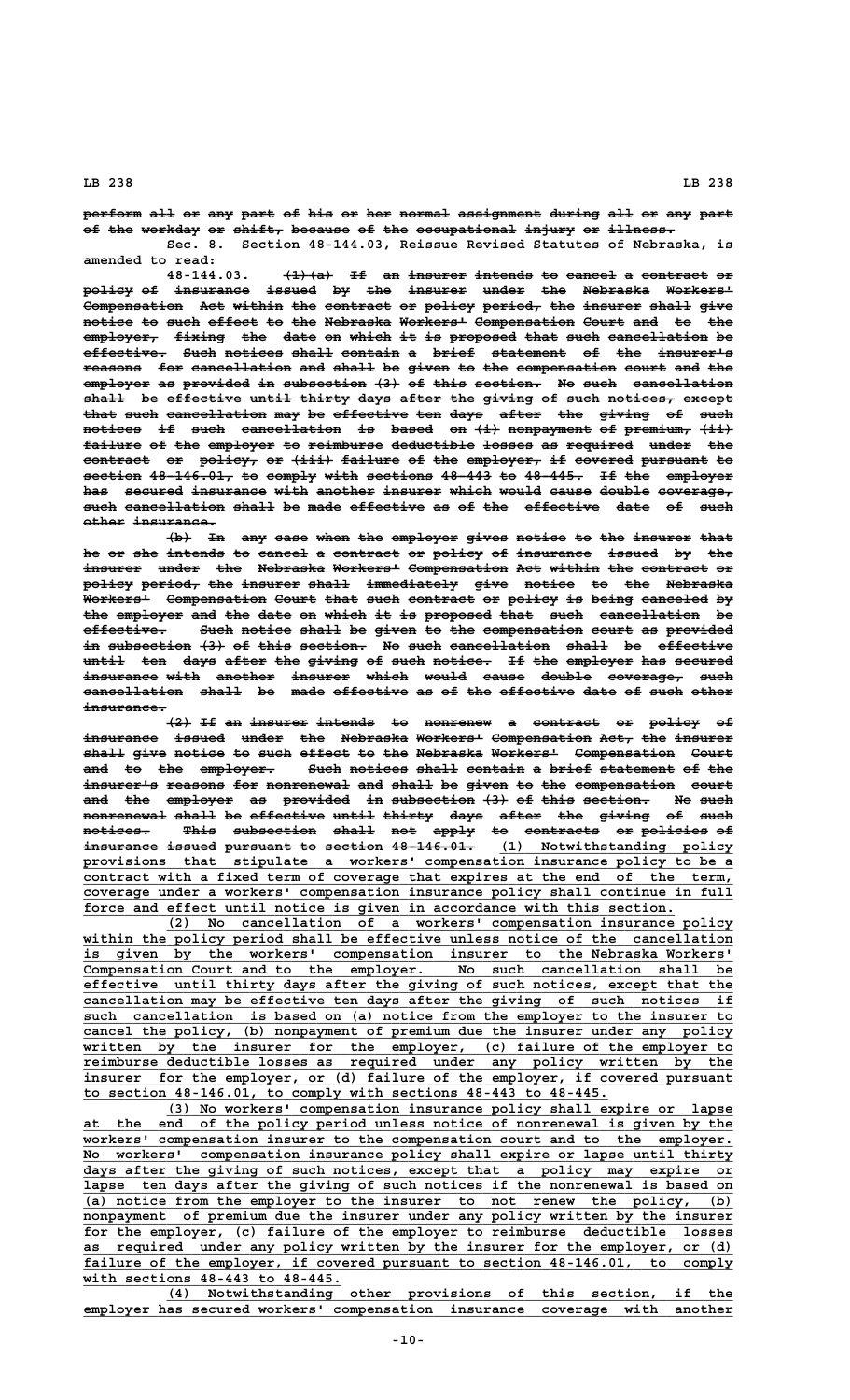**\_\_\_\_\_\_\_\_\_\_\_\_\_\_\_\_\_\_\_\_\_\_\_\_\_\_\_\_\_\_\_\_\_\_\_\_\_\_\_\_\_\_\_\_\_\_\_\_\_\_\_\_\_\_\_\_\_\_\_\_\_\_\_\_\_\_\_\_\_\_\_\_\_\_\_\_\_\_ workers' compensation insurer, then the cancellation or nonrenewal shall be \_\_\_\_\_\_\_\_\_\_\_\_\_\_\_\_\_\_\_\_\_\_\_\_\_\_\_\_\_\_\_\_\_\_\_\_\_\_\_\_\_\_\_\_\_\_\_\_\_\_\_\_\_\_\_\_\_\_\_\_\_\_\_\_\_\_\_\_ effective as of the effective date of such other insurance coverage.**

 **\_\_\_\_\_\_\_\_\_\_\_\_\_\_\_\_\_\_\_\_\_\_\_\_\_\_\_\_\_\_\_\_\_\_\_\_\_\_\_\_\_\_\_\_\_\_\_\_\_\_\_\_\_\_\_\_\_\_\_\_\_\_\_\_\_\_\_\_ (5) The notices required by this section shall state the reason for \_\_\_\_\_\_\_\_\_\_\_\_\_\_\_\_\_\_\_\_\_\_\_\_\_\_\_\_\_\_\_\_\_\_\_\_\_\_\_\_\_\_\_\_\_ the cancellation or nonrenewal of the policy.**

 $\overline{(3)}$  (6) The notices required by this section shall be provided in **writing and shall be deemed given upon the mailing of such notices by certified mail, except that notices from insurers to the Nebraska Workers' ———————— ————————** Compensation Court compensation court may be provided by electronic means if **such means is approved by the compensation court. If notice is provided by electronic means pursuant to such an approval, it shall be deemed given upon receipt by the compensation court.**

**Sec. 9. Section 48-144.04, Reissue Revised Statutes of Nebraska, is amended to read:**

 **\_\_\_\_\_\_\_\_\_\_\_\_\_\_\_\_\_\_\_\_\_\_\_\_\_\_\_\_\_\_\_\_\_\_\_ 48-144.04. Any employer, workers' compensation insurer, or risk**  $\texttt{management}$   $\texttt{pool}\text{-}\texttt{o}$   $\texttt{o}$   $\texttt{in}$   $\texttt{m}$   $\texttt{m}$   $\texttt{m}$   $\texttt{m}$   $\texttt{m}$   $\texttt{m}$   $\texttt{m}$   $\texttt{m}$   $\texttt{m}$   $\texttt{m}$   $\texttt{m}$   $\texttt{m}$   $\texttt{m}$   $\texttt{m}$   $\texttt{m}$   $\texttt{m}$   $\texttt{m}$   $\texttt{m}$   $\texttt{m}$   $\texttt{m$ **any report required of him or her by the Nebraska Workers' Compensation Court shall be guilty of a Class II misdemeanor for each such failure, neglect, or refusal. It shall be the duty of the Attorney General to act as attorney for the state. In addition to the penalty, where an employer, workers' \_\_\_\_\_\_\_\_**  $\sub{component}$  compensation insurer, or risk management  $\sub{pool_{\tau}}$  <del>or insurance carrier</del> has been  **\_\_\_\_\_\_\_\_\_\_\_\_\_\_\_\_\_\_\_\_\_\_\_\_\_\_\_\_\_\_\_\_\_\_\_\_ given notice, or the employer, workers' compensation insurer, or risk**  $m$ anagement pool<sub>7</sub> or the insurance carrier has knowledge, of any injury or **death of an employee and fails, neglects, or refuses to file a report thereof, the limitations in section 48-137 and for injuries occurring before December 1, 1997, the limitations in section 48-128 shall not begin to run against the claim of the injured employee or his or her dependents entitled to compensation or against the State of Nebraska on behalf of the Workers' Compensation Trust Fund, or in favor of either the employer, workers' \_\_\_\_\_\_\_\_** compensation insurer, or risk management pool<sub>7</sub> or the insurance carrier until **such report shall have been furnished as required by the compensation court.**

**Sec. 10. Section 48-145, Reissue Revised Statutes of Nebraska, is amended to read:**

**48-145. To secure the payment of compensation under the Nebraska Workers' Compensation Act:**

**(1) Every employer in the occupations described in section 48-106, except the State of Nebraska and any governmental agency created by the state, shall either (a) insure and keep insured its liability under such act in some corporation, association, or organization authorized and licensed to transact the business of workers' compensation insurance in this state, (b) in the case of an employer who is a lessor of one or more commercial vehicles leased to a self-insured motor carrier, be a party to an effective agreement with the self-insured motor carrier under section 48-115.02, (c) be a member of a risk management pool authorized and providing group self-insurance of workers' compensation liability pursuant to the Intergovernmental Risk Management Act, or (d) with approval of the Nebraska Workers' Compensation Court, self-insure its workers' compensation liability.**

**An employer seeking approval to self-insure shall make application to the compensation court in the form and manner as the compensation court may prescribe, meet such minimum standards as the compensation court shall adopt and promulgate by rule and regulation, and furnish to the compensation court satisfactory proof of financial ability to pay direct the compensation in the amount and manner when due as provided for in the Nebraska Workers' Compensation Act. The compensation court may by rule and regulation require the deposit of an acceptable security, indemnity, trust, or bond to secure the payment of compensation liabilities as they are incurred. The agreement or document creating a trust for use under this section shall contain a provision that the trust may only be terminated upon the consent and approval of the compensation court. Any beneficial interest in the trust principal shall be only for the benefit of the past or present employees of the self-insurer and any persons to whom the self-insurer has agreed to pay benefits under subdivision (11) of section 48-115 and section 48-115.02. Any limitation on the termination of a trust and all other restrictions on the ownership or transfer of beneficial interest in the trust assets contained in such agreement or document creating the trust shall be enforceable, except that any limitation or restriction shall be enforceable only if authorized and approved by the compensation court and specifically delineated in the agreement or document.**

**Notwithstanding any other provision of the Nebraska Workers' Compensation Act, a three-judge panel of the compensation court may, after notice and hearing, suspend or revoke approval as a self-insurer if it finds that the financial condition of the self-insurer or the failure of the self-insurer to comply with an obligation under the act poses a serious threat**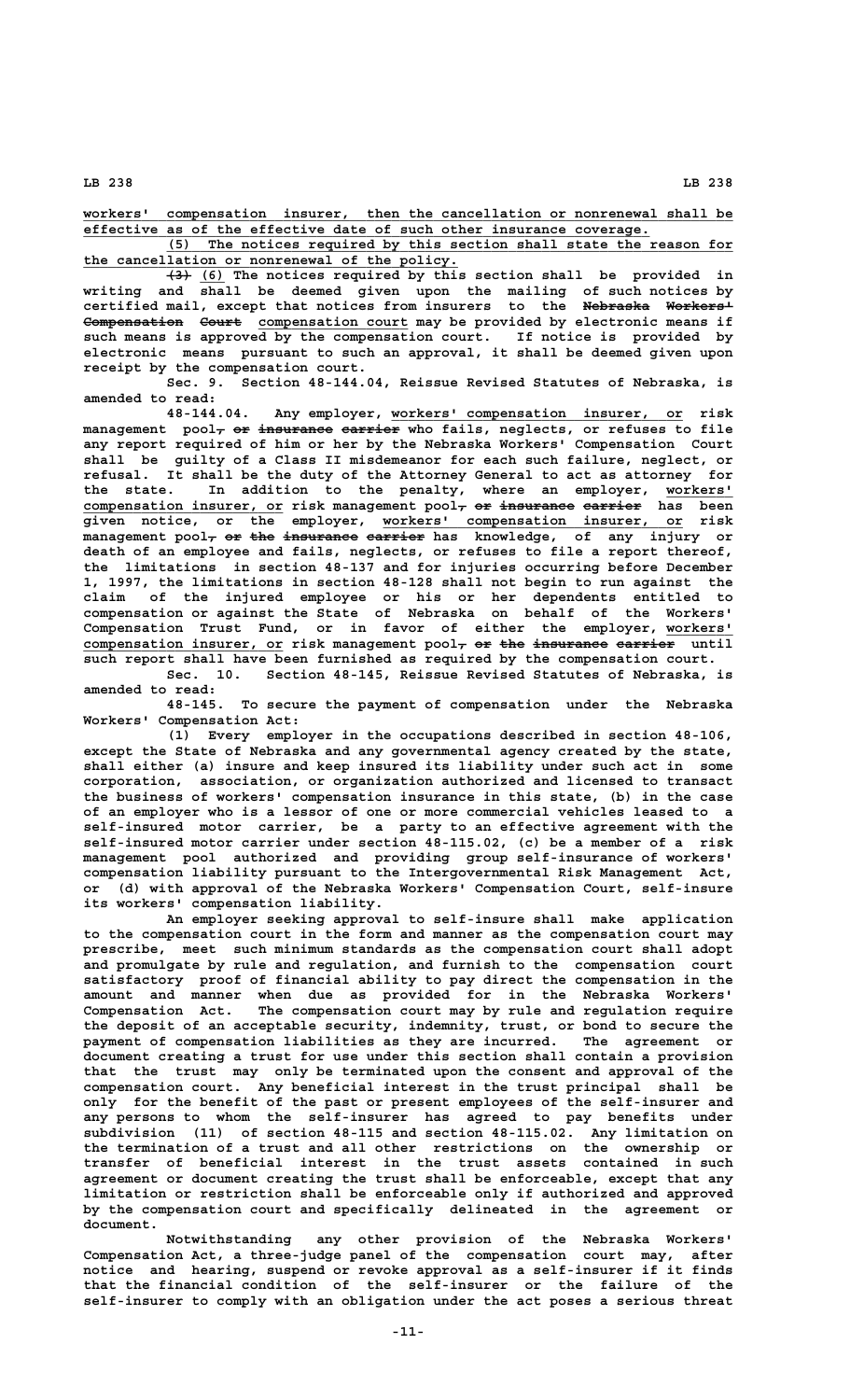**to the public health, safety, or welfare. Appeal from such suspension or revocation shall be in accordance with section 48-185. No such appeal shall operate as a supersedeas unless the self-insurer executes to the compensation court a bond with one or more sureties authorized to do business within the State of Nebraska in an amount determined by the three-judge panel to be sufficient to satisfy the obligations of the self-insurer under the act;**

**(2) An approved self-insurer shall furnish to the State Treasurer an annual amount equal to two and one-half percent of the prospective loss costs for like employment but in no event less than twenty-five dollars. Prospective loss costs is defined in section 48-151. The compensation court is the sole judge as to the prospective loss costs that shall be used. All money which a self-insurer is required to pay to the State Treasurer, under this subdivision, shall be computed and tabulated under oath as of January 1 and paid to the State Treasurer immediately thereafter. The Nebraska Workers' Compensation Court, any judge thereof, or any representative of the compensation court is empowered to audit any such payroll at its discretion. All money paid by a self-insurer under this subdivision shall be credited to ——— the General Fund; and**

**(3) Every employer who fails, neglects, or refuses to comply with the conditions set forth in subdivision (1) or (2) of this section shall be required to respond in damages to an employee for personal injuries, or when personal injuries result in the death of an employee, then to his or her dependents; and \_\_\_\_\_**

 **\_\_\_\_\_\_\_\_\_\_\_\_\_\_\_\_\_\_\_\_\_\_\_\_\_\_\_\_\_\_\_\_\_\_\_\_\_\_\_\_\_\_\_\_\_\_\_\_\_\_\_\_\_\_\_\_\_\_\_\_\_\_\_\_\_\_\_\_ (4) Any security, indemnity, trust, or bond provided by a \_\_\_\_\_\_\_\_\_\_\_\_\_\_\_\_\_\_\_\_\_\_\_\_\_\_\_\_\_\_\_\_\_\_\_\_\_\_\_\_\_\_\_\_\_\_\_\_\_\_\_\_\_\_\_\_\_\_\_\_\_\_\_\_\_\_\_\_\_\_\_\_\_\_\_\_\_\_ self-insurer pursuant to subdivision (2) of this section shall be deemed a \_\_\_\_\_\_\_\_\_\_\_\_\_\_\_\_\_\_\_\_\_\_\_\_\_\_\_\_\_\_\_\_\_\_\_\_\_\_\_\_\_\_\_\_\_\_\_\_\_\_\_\_\_\_\_\_\_\_\_\_\_\_\_\_\_\_\_\_\_\_\_\_\_\_\_\_\_\_ surety for the purposes of the payment of valid claims of the self-insurer's \_\_\_\_\_\_\_\_\_\_\_\_\_\_\_\_\_\_\_\_\_\_\_\_\_\_\_\_\_\_\_\_\_\_\_\_\_\_\_\_\_\_\_\_\_\_\_\_\_\_\_\_\_\_\_\_\_\_\_\_\_\_\_\_\_\_\_\_\_\_\_\_\_\_\_\_\_\_ employees and the persons to whom the self-insurer has agreed to pay benefits \_\_\_\_\_\_\_\_\_\_\_\_\_\_\_\_\_\_\_\_\_\_\_\_\_** Compensation Act pursuant to subdivision (11) of  **\_\_\_\_\_\_\_\_\_\_\_\_\_\_\_\_\_\_\_\_\_\_\_\_\_\_\_\_\_\_\_\_\_\_\_\_\_\_\_\_\_\_\_\_\_\_\_\_\_\_\_\_\_\_\_\_\_\_\_\_\_\_\_\_\_\_\_\_\_ section 48-115 and section 48-115.02 as generally provided in the act.**

**Sec. 11. Section 48-146, Reissue Revised Statutes of Nebraska, is amended to read:**

 **——— 48-146. (1) No policy of insurance against liability arising under the Nebraska Workers' Compensation Act shall be issued and no agreement pursuant to section 44-4304 providing group self-insurance coverage of workers' compensation liability by a risk management pool shall have any force or effect unless it contains the agreement of the workers' compensation \_\_\_\_\_\_\_\_\_\_\_\_\_\_\_\_\_\_\_\_\_ insurer or risk management pool that it will promptly pay to the person entitled to the same all benefits conferred by such act, and all installments of the compensation that may be awarded or agreed upon, and that the obligation shall not be affected by the insolvency or bankruptcy of the employer or his or her estate or discharge therein or by any default of the insured after the injury, or by any default in the giving of any notice required by such policy, or otherwise. Such agreement shall be construed to \_\_\_\_\_\_\_\_\_\_\_\_\_\_\_\_\_\_\_\_\_ be a direct promise by the workers' compensation insurer or risk management pool to the person entitled to compensation enforceable in his or her name.** Every Each workers' compensation insurance policy for the insurance of the compensation herein provided, or against liability thereof, or agreement forming any and each agreement forming a risk management pool shall be deemed **to be made subject to the Nebraska Workers' Compensation Act. No corporation,** association, or organization shall enter into any such policy of insurance a  **\_\_\_\_\_\_\_\_\_\_\_\_\_\_\_\_\_\_\_\_\_\_\_\_\_\_\_\_\_\_\_\_\_\_\_\_\_\_\_\_ workers' compensation insurance policy unless copies of such forms have been** filed with and approved by the Department of Insurance. All policies insuring **the payment of compensation under the Nebraska Workers' Compensation Act Each ——— ——————— —— ———————————— ————— ——— ———————— ———————— ———————————— ——— \_\_\_\_ \_\_\_\_\_\_\_\_\_\_\_\_\_\_\_\_\_\_\_\_\_\_\_\_\_\_\_\_\_\_\_\_\_\_\_\_\_\_\_ —————————— \_\_\_\_\_\_\_\_\_\_\_\_\_\_ workers' compensation insurance policy and agreements each agreement pursuant to section 44-4304 providing group self-insurance coverage of workers' compensation liability by a risk management pool shall contain a clause to the** effect  $\{a\}$  (1) that as between the employer and the workers' compensation **insurer or risk management pool the notice to or knowledge of the occurrence of the injury on the part of the insured shall be deemed notice or knowledge,** as the case may be, on the part of the insurer or risk management pool,  $\{b\}$  **\_\_\_ (2) that jurisdiction of the insured for the purpose of such act shall be jurisdiction of the insurer or risk management pool, and**  $\leftarrow \leftarrow$  **(3) that the insurer or risk management pool shall in all things be bound by the awards,** judgments, or decrees rendered against such insured. All such policies  $\overline{\texttt{inouring}}$  the payment of compensation Each workers' compensation insurance **policy and all such agreements each agreement providing such group \_\_\_\_\_\_ ——— ———— —————————— \_\_\_\_\_\_\_\_\_\_\_\_\_\_\_**  $\overline{\text{self}}$ -insurance coverage shall include within their its terms the payment of compensation to all employees<sub>7</sub> officers, or workers who are within the scope **and purview of the Nebraska Workers' Compensation Act.**

 $\{2\}$  Any security, indemnity, trust, or bond provided by a self-insurer pursuant to section 48-145 shall be deemed a surety for the purposes of the payment of valid claims of the self-insurer's employees and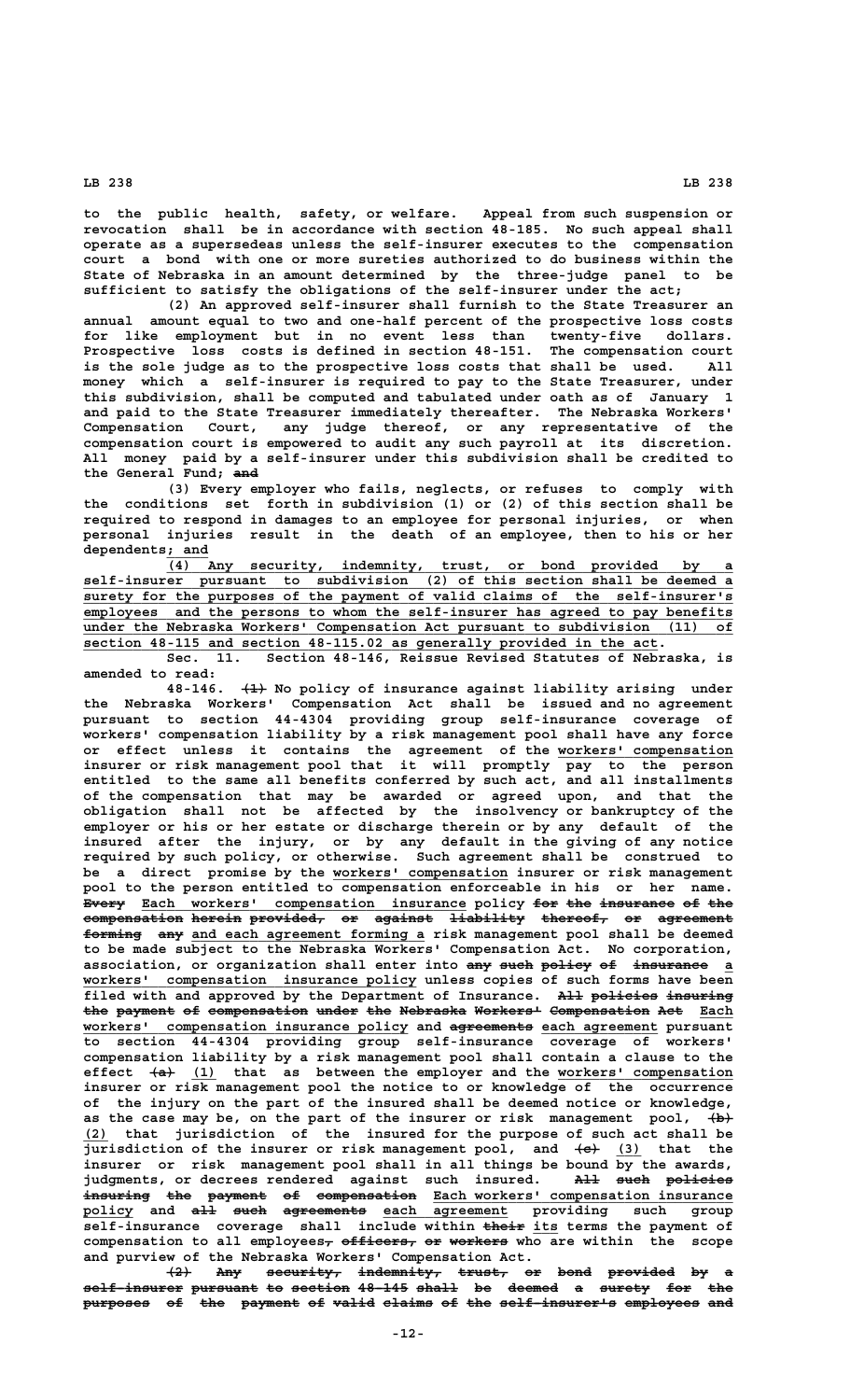the persons to whom the self insurer has agreed to pay benefits under the Nebraska Workers<sup>1</sup> Compensation Act pursuant to subdivision (11) of section **48-115 and section 48-115.02 as generally provided in this chapter. —————— ——— ——————— ————————— —— ————————— ———————— —— ———— ————————**

**Sec. 12. Section 48-146.03, Reissue Revised Statutes of Nebraska, is amended to read:**

**48-146.03. (1) Each workers' compensation insurance policy issued by an insurer pursuant to the Nebraska Workers' Compensation Act:**

**(a) Shall offer, at the option of the insured employer, a deductible for medical benefits in the amount of five hundred dollars to two thousand five hundred dollars per claim in increments of five hundred dollars; or**

**(b) May offer, at the option of the insured employer and the \_\_\_\_\_\_\_\_\_\_\_\_\_\_\_\_\_\_\_\_\_ workers' compensation insurer, a deductible for all amounts paid by the insurer as long as the deductible is not more than forty percent of the insured employer's otherwise applicable annual workers' compensation insurance premium at rates approved for the insurer but not less than fifty thousand dollars.**

> **The insured employer, if choosing to exercise one of such options listed in this subsection, may choose only one of the amounts as the deductible. The provisions of this section shall be fully disclosed to each prospective purchaser in writing.**

**(2) The deductible form shall provide that the workers' compensation \_\_\_\_\_\_\_\_\_\_\_\_\_\_\_\_\_\_\_\_\_ insurer shall remain liable for and shall pay the entire cost of medical benefits for each claim directly to the medical provider, shall remain liable for and pay the entire cost of benefits, claims, and expenses as required by the policy irrespective of the deductible provision, and shall then be reimbursed by the employer for any deductible amounts paid by the workers' \_\_\_\_\_\_\_\_ \_\_\_\_\_\_\_\_\_\_\_\_ compensation insurer. The employer shall be liable for reimbursement up to the limit of the deductible.**

> **—— \_\_\_\_\_\_\_\_\_\_\_\_\_\_\_\_\_\_\_\_\_\_\_ (3) An A workers' compensation insurer shall not be required to offer a deductible if, as a result of a credit investigation, the insurer determines that the employer does not have the financial ability to be responsible for the payment of deductible amounts.**

> (4) <del>The</del> A workers' compensation insurer shall service and, if **necessary, defend all claims that arise during the policy period, including those claims payable in whole or in part from the deductible amount, and shall make such reports to the compensation court of payments made, including payments made under the deductible provisions, as may be required by the compensation court.**

> **(5) A person who is employed by a policyholder which chooses to exercise the option of a deductible policy shall not be required to pay any of the deductible amount, and any such policyholder shall not require or attempt to require the employee to give up his or her right of selection of physician set out in section 48-120. Any violation of this subsection shall be a Class II misdemeanor.**

> **Sec. 13. Section 48-155.01, Reissue Revised Statutes of Nebraska, is amended to read:**

**48-155.01. When any judge of the Nebraska Workers' Compensation ———— ——— ————— —— ——— ———————— ———————— ————————————** Court shall be disqualified from acting in any case or matter before him or  $her<sub>\tau</sub>$  is temporarily absent from the state, or shall be temporarily unable to act in any cause or matter before him or her because of sickness or other  $\overline{\phantom{a}}$  emergency, the Governor may appoint a competent and disinterested person to **act in place of such judge in such case or other matter during such ——— —— ————— —— ———— ————— —— ———— ———— —— ————— —————— —————— ——— disqualification, absence, or emergency. The person so appointed shall ————————————————— ———————— —— —————————— ——— —————— —— ————————— ———— possess the same powers and be subject to the duties, restrictions, and ——————— ——— ———— —————— ——— —— ——————— —— ——— ——————— ————————————— ——— Liabilities as are prescribed by law respecting judges of the compensation court.** The Governor may, in his or her discretion, by a single order, appoint some competent and disinterested person to act as acting judge in the place of any judge of the compensation court during all such disqualifications, absences, and emergencies. Such appointment shall be for a period of two **years from July 1 of each odd-numbered year. The acting judge shall be paid a**  $=$  salary per diem at the same rate and in the same manner as the regularly **appointed judges and expenses as provided in sections 81-1174 to 81-1177 which ————————— —————— ——— ———————— —— ———————— —— ———————— ——————— —— ——————— ———— shall be paid by the compensation court in the same manner as other ————— —— ———— —— ——— ———————————— ————— —— ——— ———— —————— —— ————**  $compensation$  court expenses, except that such acting judge shall not pay into **the Nebraska Retirement Fund for Judges nor be eligible for retirement ——— ———————— —————————— ———— ——— —————— ——— —— ———————— ——— ————————— benefits under the Judges Retirement Act. The acting judge shall be subject ———————— ————— ——— —————— —————————— ———— ——— —————— ————— ————— —— ——————** to eall by the presiding judge. (1) The Governor may, by single order,  **\_\_\_\_\_\_\_\_\_\_\_\_\_\_\_\_\_\_\_\_\_\_\_\_\_\_\_\_\_\_\_\_\_\_\_\_\_\_\_\_\_\_\_\_\_\_\_\_\_\_\_\_\_\_\_\_\_\_\_\_\_\_\_\_\_\_\_\_\_\_\_\_\_\_\_\_\_\_ appoint a qualified person meeting the eligibility requirements of section \_\_\_\_\_\_\_\_\_\_\_\_\_\_\_\_\_\_\_\_\_\_\_\_\_\_\_\_\_\_\_\_\_\_\_\_\_\_\_\_\_\_\_\_\_\_\_\_\_\_\_\_\_\_\_\_\_\_\_\_\_\_\_\_\_\_\_\_\_\_\_\_\_\_\_\_\_\_ 48-153.01 to serve as acting judge of the Nebraska Workers' Compensation \_\_\_\_\_\_\_\_\_\_\_\_\_\_\_\_\_\_\_\_\_\_\_\_\_\_\_\_\_\_\_\_\_\_\_\_\_\_\_\_\_\_\_\_\_\_\_\_\_\_\_\_\_\_\_\_\_\_\_\_\_\_\_\_\_\_\_\_\_\_\_\_\_\_\_\_\_\_ Court. Such appointment shall be for a period of two years. In determining \_\_\_\_\_\_\_\_\_\_\_\_\_\_\_\_\_\_\_\_\_\_\_\_\_\_\_\_\_\_\_\_\_\_\_\_\_\_\_\_\_\_\_\_\_\_\_\_\_\_\_\_\_\_\_\_\_\_\_\_\_\_\_\_\_\_\_\_\_\_\_\_\_\_\_\_\_\_ whether a person is qualified to serve as acting judge of the compensation \_\_\_\_\_\_\_\_\_\_\_\_\_\_\_\_\_\_\_\_\_\_\_\_\_\_\_\_\_\_\_\_\_\_\_\_\_\_\_\_\_\_\_\_\_\_\_\_\_\_\_\_\_\_\_\_\_\_\_\_\_\_\_\_\_\_\_\_\_\_\_\_\_\_\_\_\_\_ court, the Governor shall consider the person's knowledge of the law,**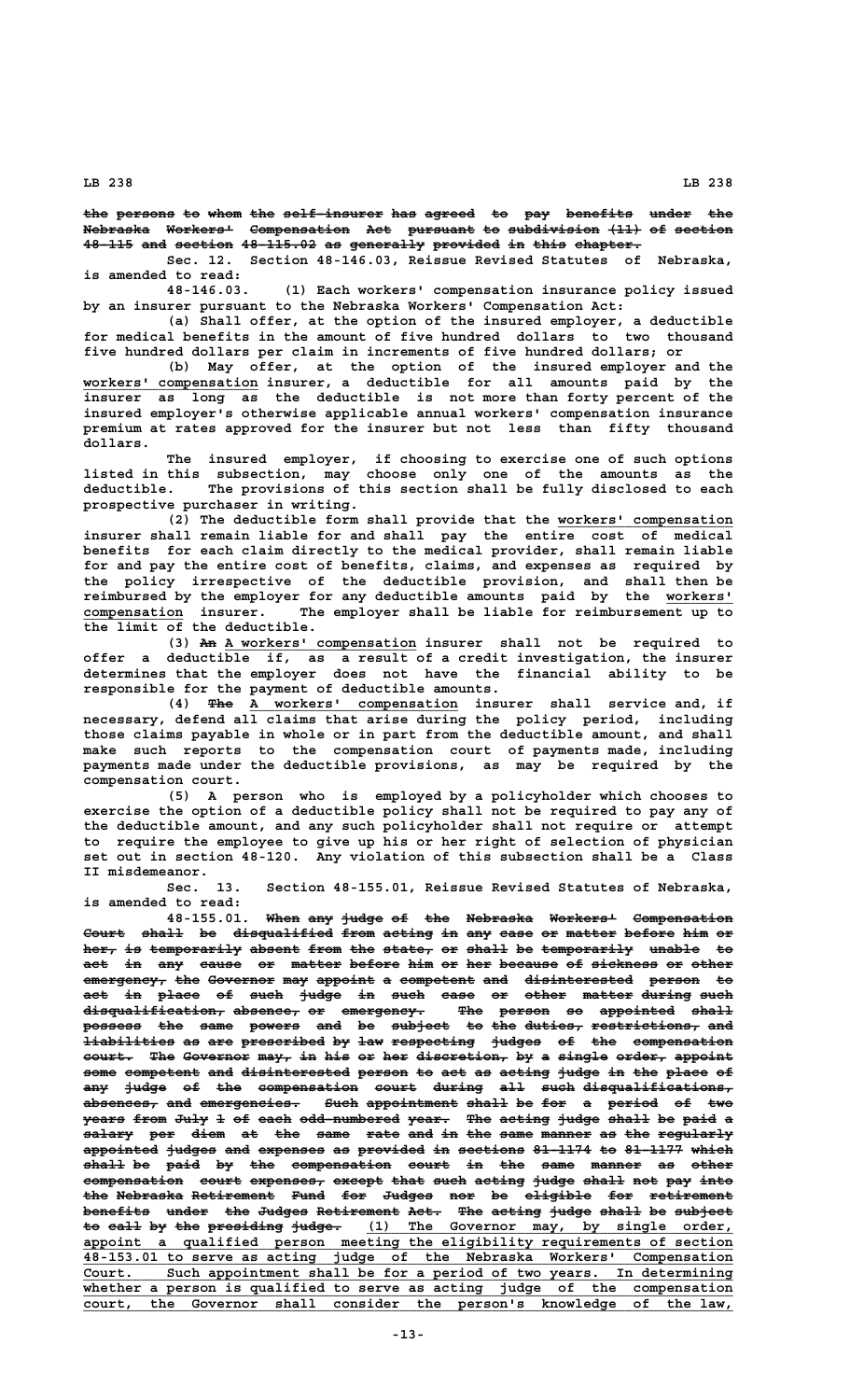**\_\_\_\_\_\_\_\_\_\_\_\_\_\_\_\_\_\_\_\_\_\_\_\_\_\_\_\_\_\_\_\_\_\_\_\_\_\_\_\_\_\_\_\_\_\_\_\_\_\_\_\_\_\_\_\_\_\_\_\_\_\_\_\_\_\_\_\_\_\_\_\_\_\_\_\_\_\_ experience in the legal system, intellect, capacity for fairness, probity,** temperament, and industry. The acting judge shall be subject to call by the  **\_\_\_\_\_\_\_\_\_\_\_\_\_\_\_\_\_\_\_\_\_\_\_\_\_\_\_\_\_\_\_\_\_\_\_\_\_\_\_\_\_\_\_\_\_\_\_\_\_\_\_\_\_\_\_\_\_\_\_\_\_\_\_\_\_\_\_\_\_\_\_\_\_\_\_\_\_\_ presiding judge of the compensation court, who may assign the acting judge to \_\_\_\_\_\_\_\_\_\_\_\_\_\_\_\_\_\_\_\_\_\_\_\_\_\_\_\_\_\_\_\_\_\_\_\_\_\_\_\_\_\_\_\_\_\_\_\_\_\_\_\_\_\_\_\_\_\_\_\_\_\_\_\_\_\_\_\_\_\_\_\_\_\_\_\_\_\_ temporary duty in order to (a) sit in the compensation court to relieve a \_\_\_\_\_\_\_\_\_\_\_\_\_\_\_\_\_\_\_\_\_\_\_\_\_\_\_\_\_\_\_\_\_\_\_\_\_\_\_\_\_\_\_\_\_\_\_\_\_\_\_\_\_\_\_\_\_\_\_\_\_\_\_\_\_\_\_\_\_\_\_\_\_\_\_\_\_\_ congested docket of the court or to prevent the docket from becoming congested \_\_\_\_\_\_\_\_\_\_\_\_\_\_\_\_\_\_\_\_\_\_\_\_\_\_\_\_\_\_\_\_\_\_\_\_\_\_\_\_\_\_\_\_\_\_\_\_\_\_\_\_\_\_\_\_\_\_\_\_\_\_\_\_\_\_\_\_\_\_\_\_\_\_\_\_\_\_ or (b) sit for a judge of the court who may be incapacitated or absent for any** An acting judge appointed and assigned pursuant to this section shall  **\_\_\_\_\_\_\_\_\_\_\_\_\_\_\_\_\_\_\_\_\_\_\_\_\_\_\_\_\_\_\_\_\_\_\_\_\_\_\_\_\_\_\_\_\_\_\_\_\_\_\_\_\_\_\_\_\_\_\_\_\_\_\_\_\_\_\_\_\_\_\_\_\_\_\_\_\_\_ possess the same powers and be subject to the duties, restrictions, and \_\_\_\_\_\_\_\_\_\_\_\_\_\_\_\_\_\_\_\_\_\_\_\_\_\_\_\_\_\_\_\_\_\_\_\_\_\_\_\_\_\_\_\_\_\_\_\_\_\_\_\_\_\_\_\_\_\_\_\_\_\_\_\_\_\_\_\_\_\_\_\_\_\_\_\_\_\_ liabilities as are prescribed by law respecting judges of the compensation \_\_\_\_\_\_\_\_\_\_\_\_\_\_\_\_\_\_\_\_\_\_\_\_\_\_\_\_\_\_\_\_\_\_\_\_\_\_\_\_\_\_\_\_\_\_\_\_\_\_\_\_\_\_\_\_\_\_\_\_\_\_\_\_\_\_\_\_\_\_\_\_\_\_\_\_\_\_ court, except that an acting judge is not prohibited from practicing law as \_\_\_\_\_\_\_\_\_\_\_\_\_\_\_\_\_\_\_\_\_\_\_\_\_\_ provided in section 7-111.**

 **\_\_\_\_\_\_\_\_\_\_\_\_\_\_\_\_\_\_\_\_\_\_\_\_\_\_\_\_\_\_\_\_\_\_\_\_\_\_\_\_\_\_\_\_\_\_\_\_\_\_\_\_\_\_\_\_\_\_\_\_\_\_\_\_\_\_\_\_ (2) The acting judge shall receive for each day of temporary duty an** amount equal to one-twentieth of the monthly salary he or she would receive if he or she were a regularly appointed judge of the compensation court and shall be reimbursed for his or her expenses while on temporary duty at the same rate  **\_\_\_\_\_\_\_\_\_\_\_\_\_\_\_\_\_\_\_\_\_\_\_\_\_\_\_\_\_\_\_\_\_\_\_\_\_\_\_\_\_\_\_\_\_\_\_\_\_\_\_\_\_\_\_\_\_\_\_\_\_\_\_\_\_\_\_\_\_\_\_\_\_\_\_\_\_\_ as provided in sections 81-1174 to 81-1177. Within fifteen days following \_\_\_\_\_\_\_\_\_\_\_\_\_\_\_\_\_\_\_\_\_\_\_\_\_\_\_\_\_\_\_\_\_\_\_\_\_\_\_\_\_\_\_\_\_\_\_\_\_\_\_\_\_\_\_\_\_\_\_\_\_\_\_\_\_\_\_\_\_\_\_\_\_\_\_\_\_\_ completion of a temporary duty assignment, the acting judge shall submit to \_\_\_\_\_\_\_\_\_\_\_\_\_\_\_\_\_\_\_\_\_\_\_\_\_\_\_\_\_\_\_\_\_\_\_\_\_\_\_\_\_\_\_\_\_\_\_\_\_\_\_\_\_\_\_\_\_\_\_\_\_\_\_\_\_\_\_\_\_\_\_\_\_\_\_\_\_\_ the presiding judge of the compensation court a request for payment or \_\_\_\_\_\_\_\_\_\_\_\_\_\_\_\_\_\_\_\_\_\_\_\_\_\_\_\_\_\_\_\_\_\_\_\_\_\_\_\_\_\_\_\_\_\_\_\_\_\_\_\_\_\_\_\_\_\_\_\_\_\_\_\_\_\_\_\_\_\_\_\_\_\_\_\_\_\_ reimbursement for services rendered and expenses incurred during such \_\_\_\_\_\_\_\_\_\_\_\_\_\_\_\_\_\_\_\_\_\_\_\_\_\_\_\_\_\_\_\_\_\_\_\_\_\_\_\_\_\_\_\_\_\_\_\_\_\_\_\_\_\_\_\_\_\_\_\_\_\_\_\_\_\_\_\_\_\_\_\_\_\_\_\_\_\_ temporary duty assignment. Upon receipt of such request, the presiding judge \_\_\_\_\_\_\_\_\_\_\_\_\_\_\_\_\_\_\_\_\_\_\_\_\_\_\_\_\_\_\_\_\_\_\_\_\_\_\_\_\_\_\_\_\_\_\_\_\_\_\_\_\_\_\_\_\_\_\_\_\_\_\_\_\_\_\_\_\_\_\_\_\_\_\_\_\_\_ shall endorse on the request that the services were performed and expenses \_\_\_\_\_\_\_\_\_\_\_\_\_\_\_\_\_\_\_\_\_\_\_\_\_\_\_\_\_\_\_\_\_\_\_\_\_\_\_\_\_\_\_\_\_\_\_\_\_\_\_\_\_\_\_\_\_\_\_\_\_\_\_\_\_\_\_\_\_\_\_\_\_\_\_\_\_\_ incurred pursuant to an assignment of the presiding judge of the compensation \_\_\_\_\_\_\_\_\_\_\_\_\_\_\_\_\_\_\_\_\_\_\_\_\_\_\_\_\_\_\_\_\_\_\_\_\_\_\_\_\_\_\_\_\_\_\_\_\_\_\_\_\_\_\_\_\_\_\_\_\_\_\_\_\_\_ court and file such request with the proper authority for payment.**

 **\_\_\_\_\_\_\_\_\_\_\_\_\_\_\_\_\_\_\_\_\_\_\_\_\_\_\_\_\_\_\_\_\_\_\_\_\_\_\_\_\_\_\_\_\_\_\_\_\_\_\_\_\_\_\_\_\_\_\_\_\_\_\_\_\_\_\_\_ (3) The acting judge shall not pay into the Nebraska Retirement Fund** for Judges nor be eligible for retirement benefits under the Judges Retirement  **Act.\_\_\_\_**

**Sec. 14. Section 48-178, Reissue Revised Statutes of Nebraska, is amended to read:**

**48-178. The judge shall make such findings and orders, awards, or judgments as the Nebraska Workers' Compensation Court or judge is authorized by law to make. Such findings, orders, awards, and judgments shall be signed by the judge before whom such proceedings were had. When proceedings are had before a judge of the compensation court, his or her findings, orders, awards, and judgments shall be conclusive upon all parties at interest unless reversed or modified upon review or appeal as hereinafter provided. A shorthand record or tape recording shall be made of all testimony and evidence submitted in such proceedings. The compensation court or judge thereof, at the party's expense, may appoint a court reporter or may direct a party to furnish a court reporter to be present and report or, by adequate mechanical means, to record and, if necessary, transcribe proceedings of any hearing. The charges for attendance shall be paid initially to the reporter by the employer or, if** insured, by the employer's <del>insurance carrier</del> workers' compensation insurer. **The charges shall be taxed as costs and the party initially paying the expense shall be reimbursed by the party or parties taxed with the costs. The compensation court or judge thereof may award and tax such costs and apportion the same between the parties or may order the compensation court to pay such costs as in its discretion it may think right and equitable. If the expense is unpaid, the expense shall be paid by the party or parties taxed with the costs or may be paid by the compensation court. The reporter shall faithfully and accurately report or record the proceedings.**

**Sec. 15. Section 48-178.01, Reissue Revised Statutes of Nebraska, is amended to read:**

**48-178.01. Whenever any petition is filed and the claimant's right to compensation is not in issue, but the issue of liability is raised as** between an employer, a <del>carrier</del> workers' compensation insurer, or a risk  $m$ anagement pool or between two or more employers,  $a$ **x**  $r$  **exert or pools** workers'  **\_\_\_\_\_\_\_\_\_\_\_\_\_\_\_\_\_\_\_\_\_\_\_\_\_\_\_\_\_\_\_\_\_\_\_\_\_\_\_\_\_\_\_\_\_\_\_\_\_\_\_\_ compensation insurers, or risk management pools, the Nebraska Workers' Compensation Court may order payment of compensation to be made immediately by** one or more of such employers, <del>carriers, or pools</del> workers' compensation  **\_\_\_\_\_\_\_\_\_\_\_\_\_\_\_\_\_\_\_\_\_\_\_\_\_\_\_\_\_\_\_\_\_\_ insurers, or risk management pools. When the issue is finally resolved, an**  $\overline{\text{emptyer}}, \quad \overline{\text{earrier}}, \quad \overline{\text{op}}, \quad \overline{\text{proj}}$  workers' compensation insurer, or risk management  **\_\_\_\_ pool held not liable shall be reimbursed for any such payments by the** employer, carrier, or risk management pool workers' compensation insurer, or  **\_\_\_\_\_\_\_\_\_\_\_\_\_\_\_\_\_\_\_\_ risk management pool held liable.**

> **Sec. 16. Section 48-1,117, Reissue Revised Statutes of Nebraska, is amended to read:**

> **48-1,117. The Department of Administrative Services shall furnish monthly to the Nebraska Workers' Compensation Court a statement of the Compensation Court Cash Fund setting forth the balance in the fund as of the first day of the preceding month, the income and its sources, the payments from the fund in itemized form, and the balance in the fund on hand as of the last day of the preceding month.**